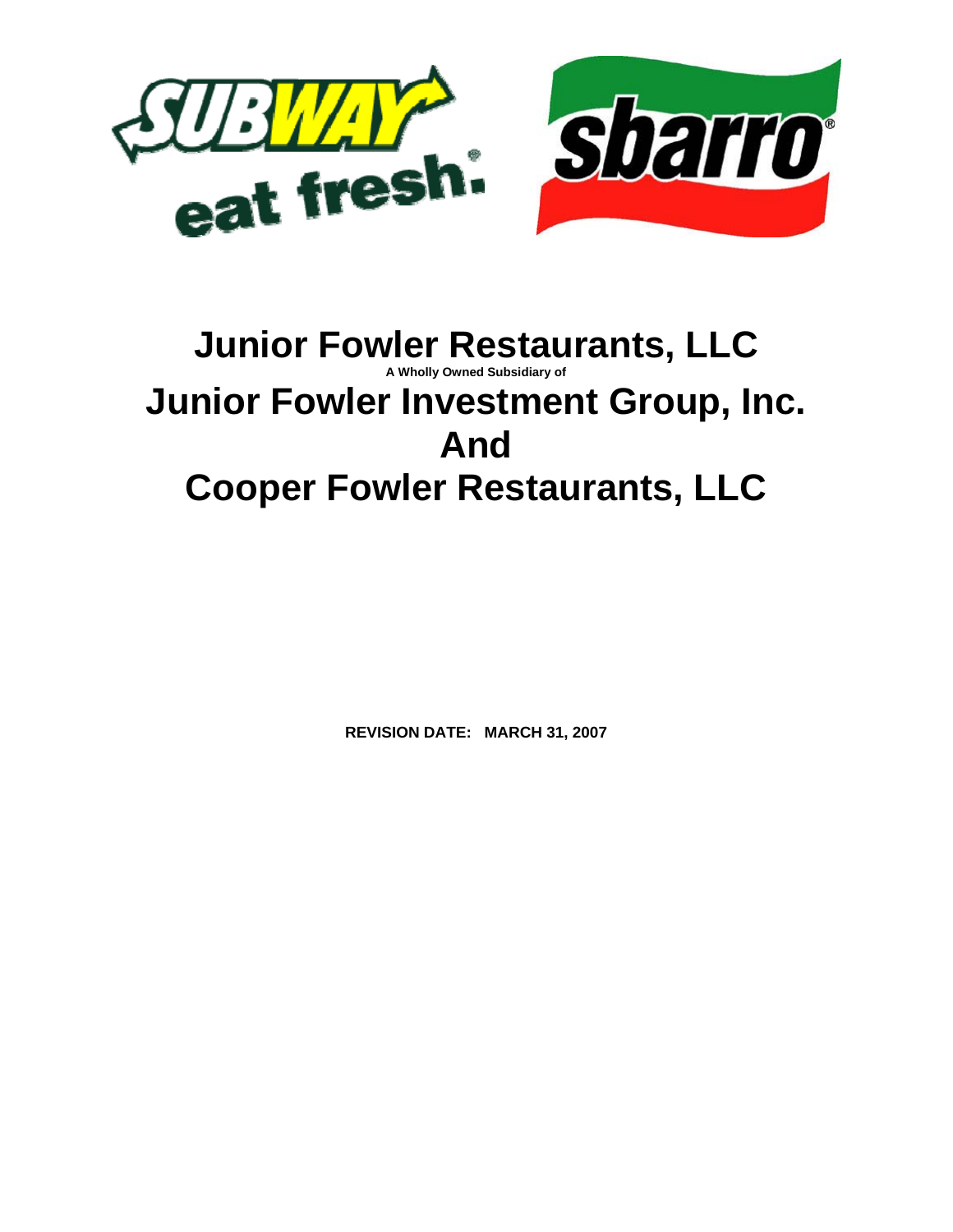



**(THIS PAGE LEFT BLANK)**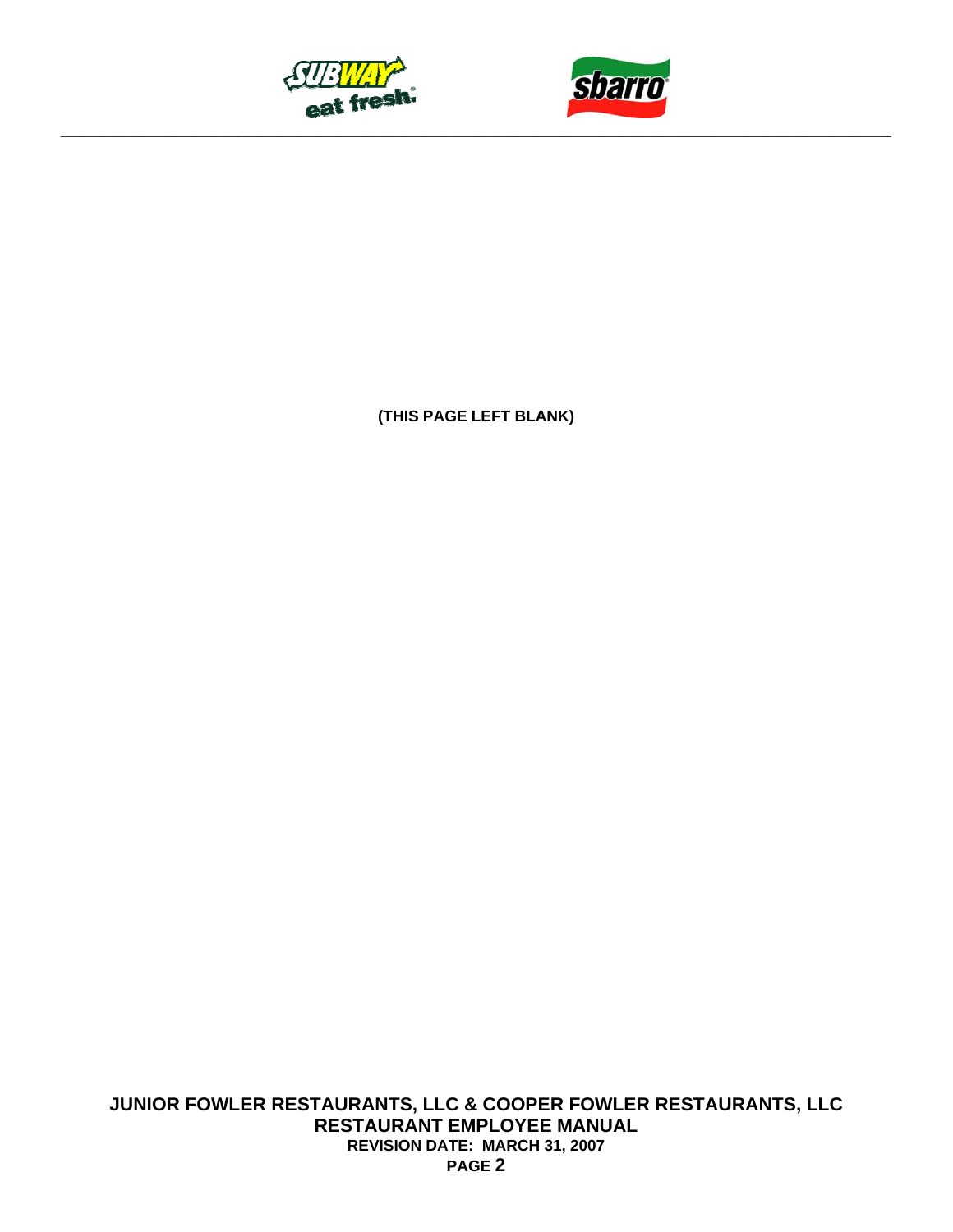



# **TABLE OF CONTENTS**

#### **1. GENERAL SECTION**

- **1.01 Summary of the Ownership of Company**
- **1.02 Personnel Philosophy**
- **1.03 Pledges to Our Customers**
- **Equal Employment Opportunity**
- **1.05 Your Job is Important**
- **1.06 Our Business Week**
- **1.07 The Product**
- **1.08 Customer Service**

#### **2. EMPLOYMENT SECTION**

- **2.01 General Position Qualification**
- **2.02 General Rules for All Employees**
- **2.03 Work Rules and Dress Code for Female Employees**
- **2.04 Work Rules and Dress Code for Male Employees**
- **2.05 Job Description and Duties** 
	- **A. Restaurant Management** 
		- **b. Team Members**
- **3. PERSONNEL SECTION** 
	- **3.01 Schedules**
	- **3.02 Restaurant Hours**
	- **3.03 Holidays**
	- **3.04 Vacation Policy**
	- **3.05 Employee Meals**
	- **3.06 Smoking and Eating Areas**
	- **Disciplinary Notice**
	- **3.08 Other Rules and Regulations**
	- **3.09 Employment of Relatives**
	- **3.10 Dating and Close Personal Relationships between Employees**
	- **3.11 Company Provided Health Insurance**
	- **3.12 Antiharassment Policy**
	- **3.13 Official Pay Day**

#### **4. PROCEDURAL SECTION**

- **4.01 Check Cashing Procedures**
- **4.02 Travelers Cheques**
- **4.03 Credit and Bank Card Purchases**
- **4.04 Suggestive Selling**
- **4.05 Greeting and Selling the Customer**
- **4.06 Sales Adjustments**

#### **5. OTHER**

- **5.01 Security**
- **5.02 Safety Section**
- **5.03 Problem Resolution Policy**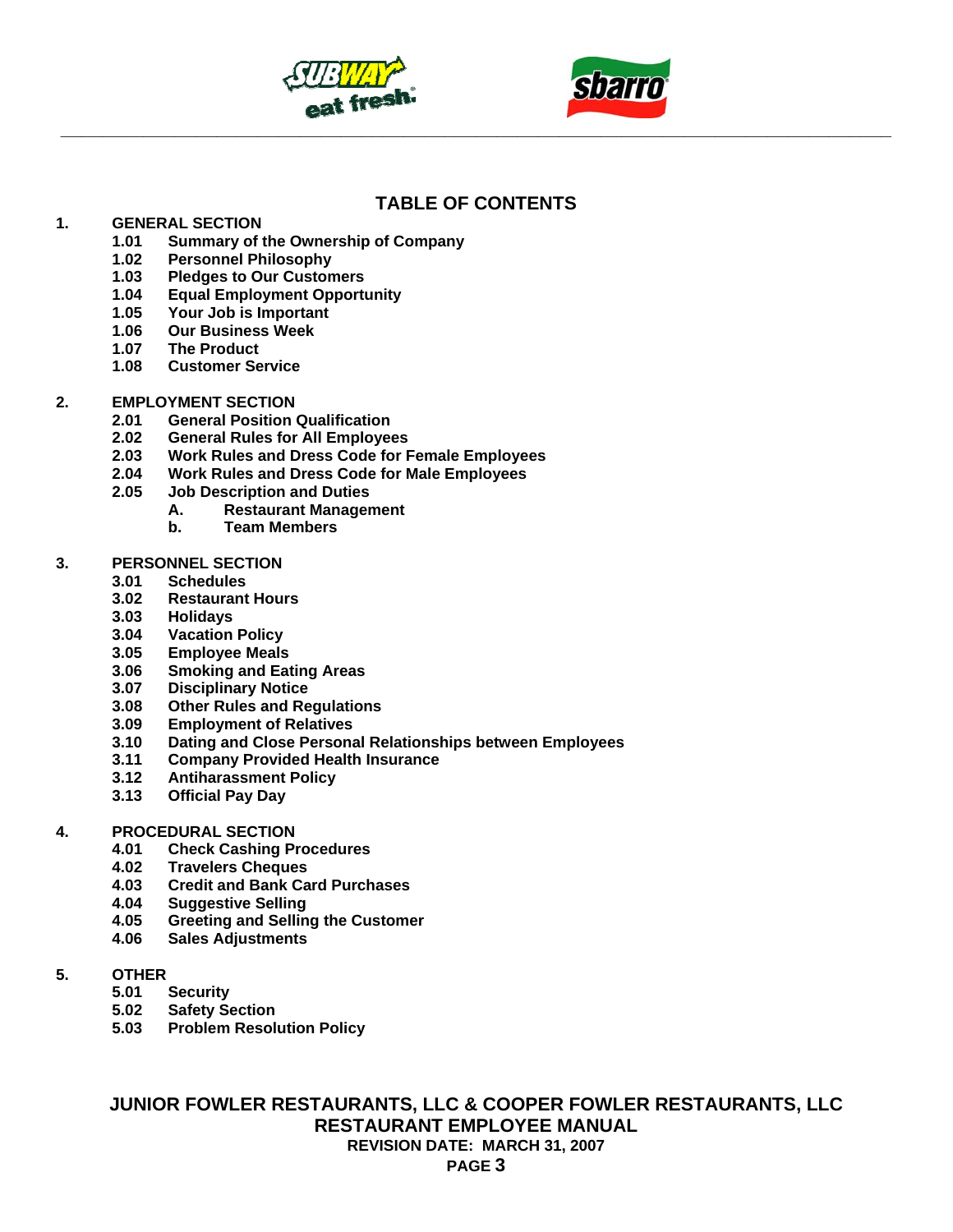



## **WELCOME!!!**

You have been chosen as the newest member of our Restaurant team. Your manager believes that you have the qualifications to do this job well. You are an important key to the operation of this store. Much of our company's growth can be attributed to the work of people like you.

During the training and orientation periods, you will learn about your store's operations and policies. This Employee Handbook is a guide to help you review and better understand the procedures of your Subway Sandwich Shop or Sbarro Itialian Eatery..

Everyone here is working together on the same team, so please remember to be cheerful and cooperative with your coworkers, manager, and supervisors. One of the reasons you were selected for this job is that you seem to display the kind of attitude that we consider essential. We believe that you will fit right in as a member of our team.

Remember to always be friendly, responsive to customers, and eager to prepare the best food possible. If we all work together, everyone's job will be easier and your time spent at work will be more enjoyable.

We hope that you enjoy working with us.

.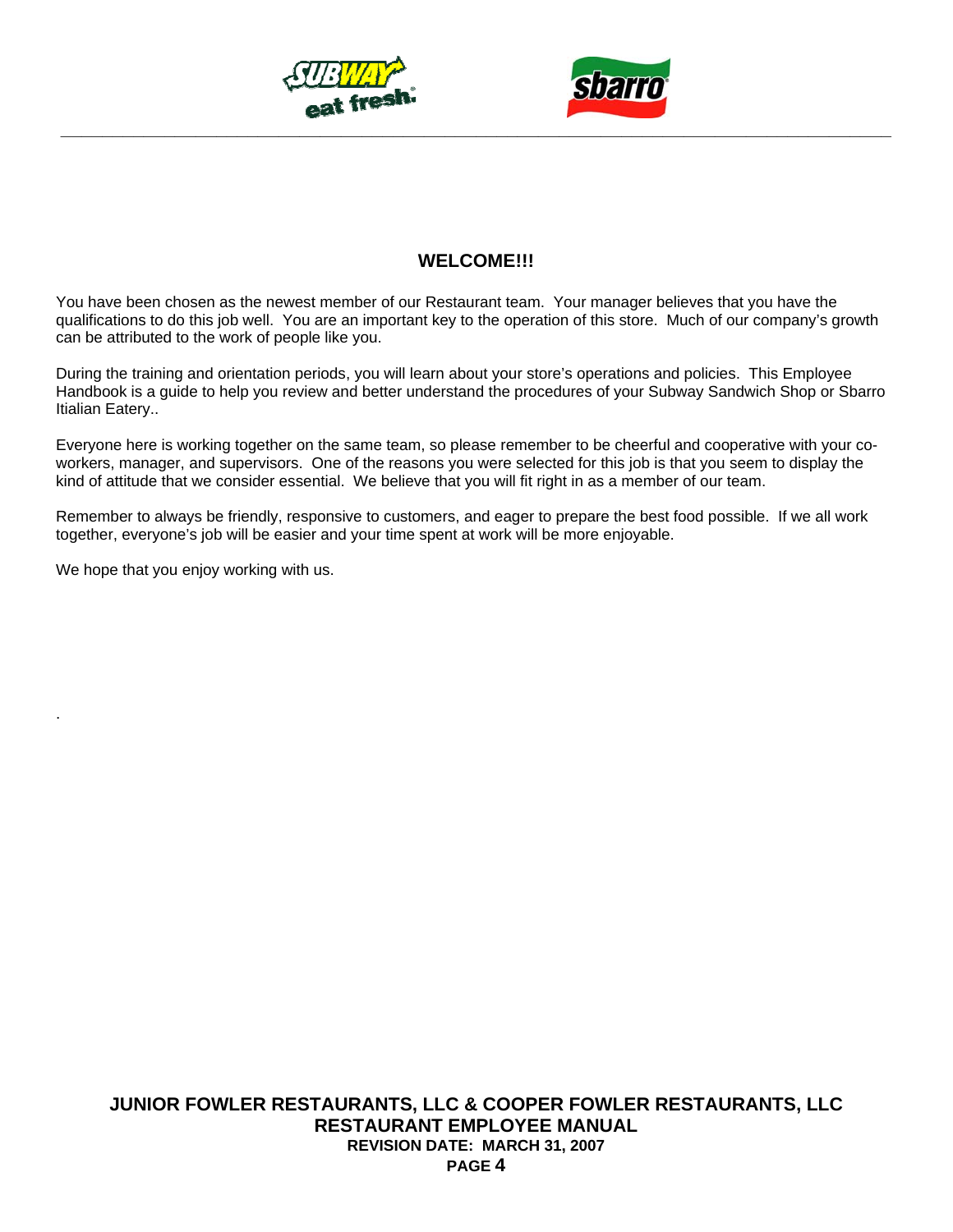



# **1.01 SUMMARY OF THE OWNERSHIP OF THE COMPANY**

The restaurant company, Junior Fowler Restaurants, LLC, is wholly owned by the Junior Fowler Investment Group, Inc., and owns and operates Subway Shops. These shops are currently located in Jonesboro, Paragould, and Forrest City.

Managers of the company are as follows:

| Wallace W. Fowler, Jr., Chairman - CEO | (Over 33 years Restaurant Experience) |
|----------------------------------------|---------------------------------------|
| Christopher A. Cooper, President       | (Over 7 years with the company)       |
| Linda Baxter, Administrative Assistant | (Over 12 years with the company)      |
| Jimmy Dale Reeves, VP                  | (Over 14 years with the company)      |
| Your Area Manager is:                  |                                       |
| Your Shop Manager is:                  |                                       |
|                                        |                                       |

**1.02 PERSONNEL PHILOSOPHY** 

Because we realize the importance of every employee to the successful operation of our business, and because we earnestly want each employee to be successful and happy in their work, we declare the following policies:

We will hire the best available person whenever a vacancy occurs.

We will try to develop each employee to become an effective and enthusiastic worker.

We will treat each person with consideration and respect.

We will provide a clean, healthy and safe place to work.

We will pay fair wages in line with the job requirements and performance on the job.

We will inform employees of developments in the business which will affect them.

We will expect each employee to put forth their best efforts on their job so that both the company and its employees may prosper.

# **1.03 PLEDGES TO OUR CUSTOMERS**

We Pledge:

To produce a product of the highest quality and insure prompt and courteous service.

To maintain a clean, neat, and attractive place of business, both inside and outside the building.

To maintain consistent opening and closing times.

To treat all CUSTOMERS in the same polite, courteous and efficient manner.

To maintain OUR restaurant in the best possible light under all possible circumstances.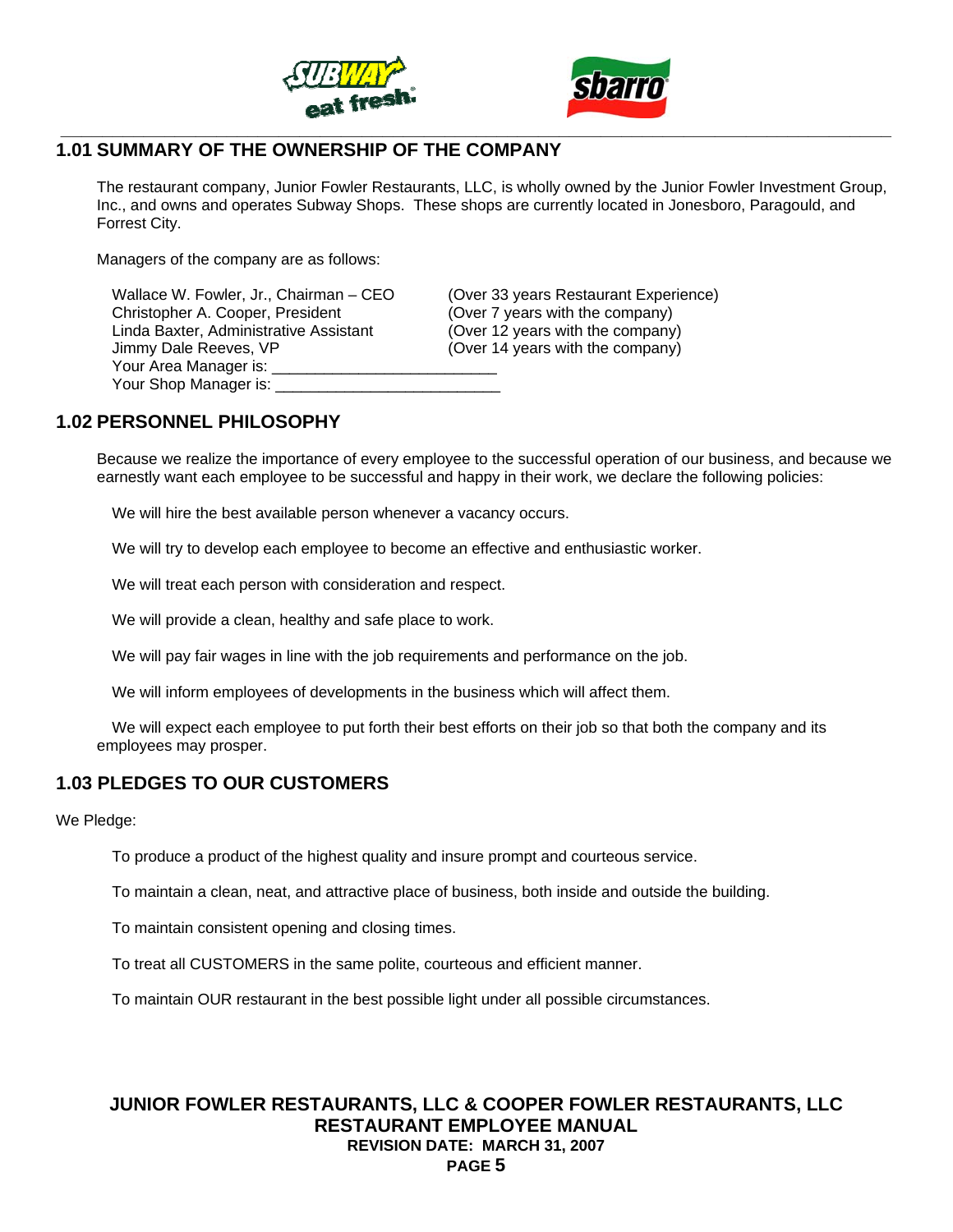



## **1.04 COMPANY POLICY STATEMENT**

#### **EQUAL EMPLOYMENT OPPORTUNITY**

Our company assures Equal Employment Opportunity in all its policies regarding:

Recruiting **Hiring** Transfers Training

**Compensation Compensation Compensation Compensation** Promotions Layoff and Recall Practices

 This means that all employees and applicants for employment are treated equally regardless of race, color, religion, national origin, sex, and to the extent covered by law there is no discrimination based on age. Your progress, growth and advancement with the company depend strictly on the effort you put forth and your ability to perform your work up to our high standards of "**QSCH**" to follow some **common sense** rules of personal conduct and behavior.

## **1.05 YOUR JOB IS IMPORTANT**

Whether your primary duties involve preparing the fine food products that we serve or servicing the need of our many customers, everyone has an important and never ending responsibility for "QSCH". "QSCH" stands for QUALITY, SERVICE, CLEANLINESS, and HOSPITALITY. These elements are the backbone for our business! Our Customers wand and demand a QUALITY product ... SERVED in a pleasant, warm and efficient manner ... and in surrounding that are CLEAN, neat and well maintained … with HOSPITALITY to insure the customers visit to out shop is enjoyable and pleasant. To insure our continued success and progress, you and your fellow workers must practice and follow our high standards of "QSCH" not only during your initial training period, but as long as you stay with us.

## **1.06 OUR BUSINESS WEEK**

Our business week begins on Wednesday and ends of Tuesday. Paychecks are issued bi-weekly for a two week period beginning with Wednesday and ending with the second Tuesday following the beginning of the pay-period. Checks are prepared and distributed Wednesday after 2:00 p.m. to allow for the serving of our lunch customers. This means that when the pay-period ends on Tuesday, 8 days later paychecks are guaranteed in your shop. In some circumstances the mail service or other difficulties beyond our control may arise. By setting the guaranteed payday to be Wednesday in the following week, we can insure that we have every opportunity to provide a paycheck that is prepared accurately.

## **1.07 THE PRODUCTS**

**Subway** was one of the first chains to bake their own bread, fresh in the store, everyday. We bake bread every four hours to maintain freshness and quality of product. Building a Subway Sandwich begins with freshly baked bread, our most important ingredient. Once the bread is baked and cooled. It is cut into what we refer to as a hinge cut. Meat is first placed on the top half of the bread, then one of our three cheeses. The vegetables add height, flavor and crunch to our sandwiches. It is important to place the proper amount of vegetables on the sandwich to achieve the desired taste and texture. The quantities and order of meats and vegetables are found on the formula chart. This chart is usually hung so it can be seen while standing at the sandwich unit. The only seasonings that are automatically added to the sandwich are salt, pepper, and oil. The completed sandwich is cut in half, wrapped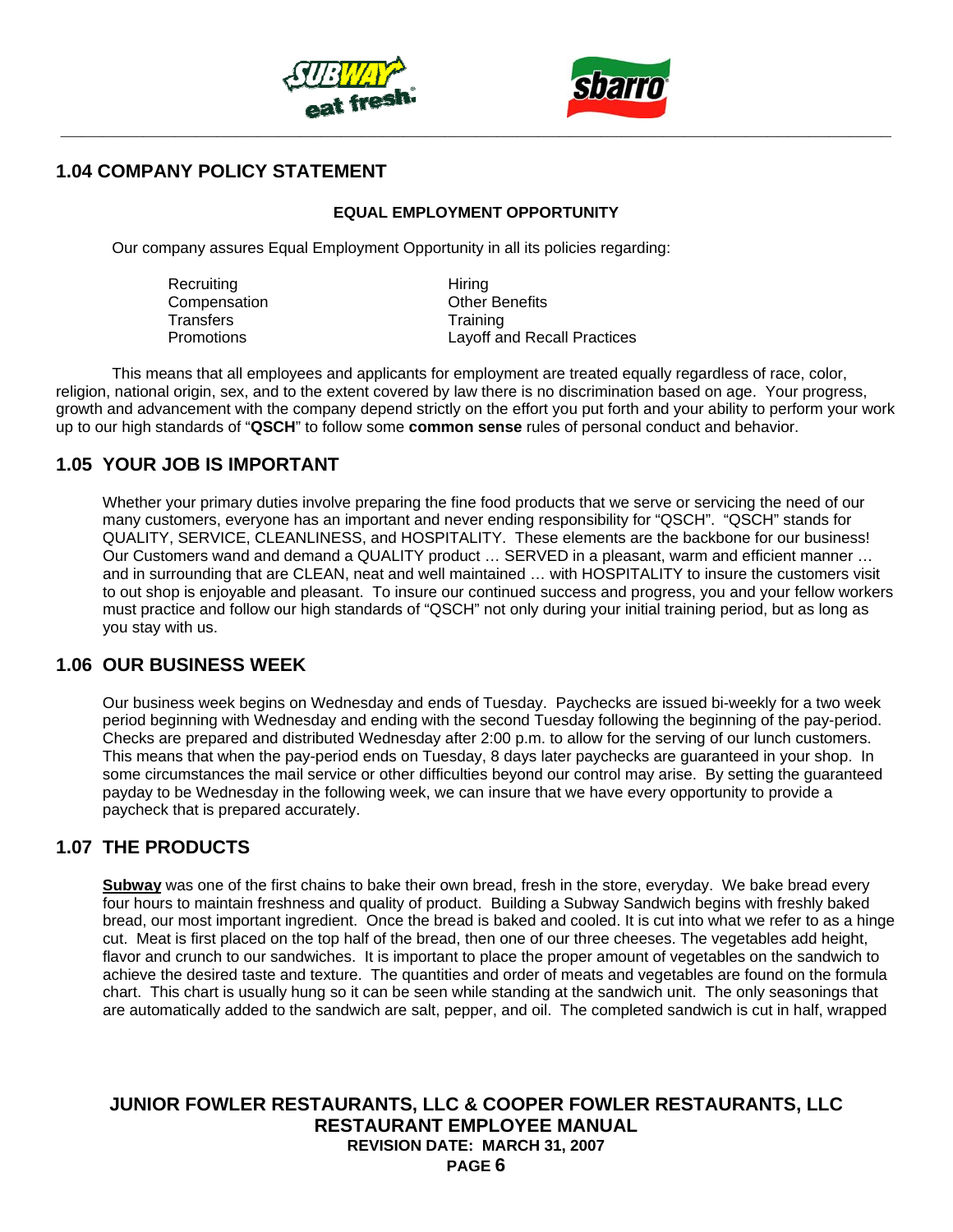



in a sandwich wrap, and placed in a sandwich bag with two napkins. Food preparation is explained in detail in Chapter 6 of the Operations Manual.

**Sbarro** specializes in freshly prepared Italian food that is served to the customer fast. Our products include freshly hand made pizza's, on daily freshly made dough, fresh pasta and fresh salads. We serve our pizzas either whole, or by the super slice. Our pasta toppings are freshly prepared each day and include a tomato pasta sauce, meatballs, and chicken parmisian. Our vegetables and salads are also prepared fresh each day. We have no freezer in our Sbarro Restaurants, and take great pride that nothing we serve is frozen, but freshly prepared and pizza is cooked in front of the customer. We do take special orders for our products, and cater upon request.

## **1.08 CUSTOMER SERVICE**

Customers are the most important people ion our business. Without them we would not exist. Customers expect and should always receive:

Excellent and Friendly Service A Quality Product Cleanliness Uniformity

Fair value for Their Money

You will be taught, among other things, how to greet the customer (within 3 seconds of them entering the shop), how to prepare our products, and how to keep the store neat and clean. Learn these basics well and do not loose sight of them, because it is you, who has the greatest influence on whether or not the customer will return to our restaurants. NEVER SERVE ANYTHING YOU WOULD NOT EAT YOURSELF!!!!

# **EMPLOYMENT SECTION**

## **2.01 GENERAL POSITION QUALIFICATIONS**

- 1. Flexible work hours and punctual work attendance.
- 2. Capable of being cordial to customers and co-workers.
- 3. Some heavy lifting may be required (approx. 50 to 80 pounds)
- 4. Extended standing is required.
- 5. Hearing in normal range must be present due to auditory alarms for some cooking equipment.
- 6. Cash handling, counting is required.
- 7. Reading of menus, manuals and training aids required.
- 8. Manual dexterity in packing food containers, preparing products.
- 9. Ability to work with others in somewhat confined space.
- 10. Capable of working with raw meats, flour and vegetables.
- 11. Capable of maintaining personal safety around high temperature equipment and boiling water.
- 12. Capable of maintaining the confidentiality of company operating procedures and operating results.

# **2.02 GENERAL RULES FOR ALL EMPLOYEES**

- 1. It is important that people working in the food industry maintain the highest standards of personal hygiene and cleanliness at all times. Careless personal habits cause embarrassment and lead to unpleasant working conditions. All employees must keep their hair neat and CLEAN. Hair length must be kept to the guideline specified by the Jonesboro Office. All hair must be contained by a cap or visor at all times when on the time clock.
- 2. Gum chewing or the use of smokeless tobacco while on duty is not allowed at any time while on the time clock.
- 3. All our restaurants are non-smoking buildings. Smoking is not permitted in any area from the front door to the back door or any part of our shops including the office or stockroom. There is a designated smoking area for

#### **JUNIOR FOWLER RESTAURANTS, LLC & COOPER FOWLER RESTAURANTS, LLC RESTAURANT EMPLOYEE MANUAL REVISION DATE: MARCH 31, 2007**

**PAGE 7**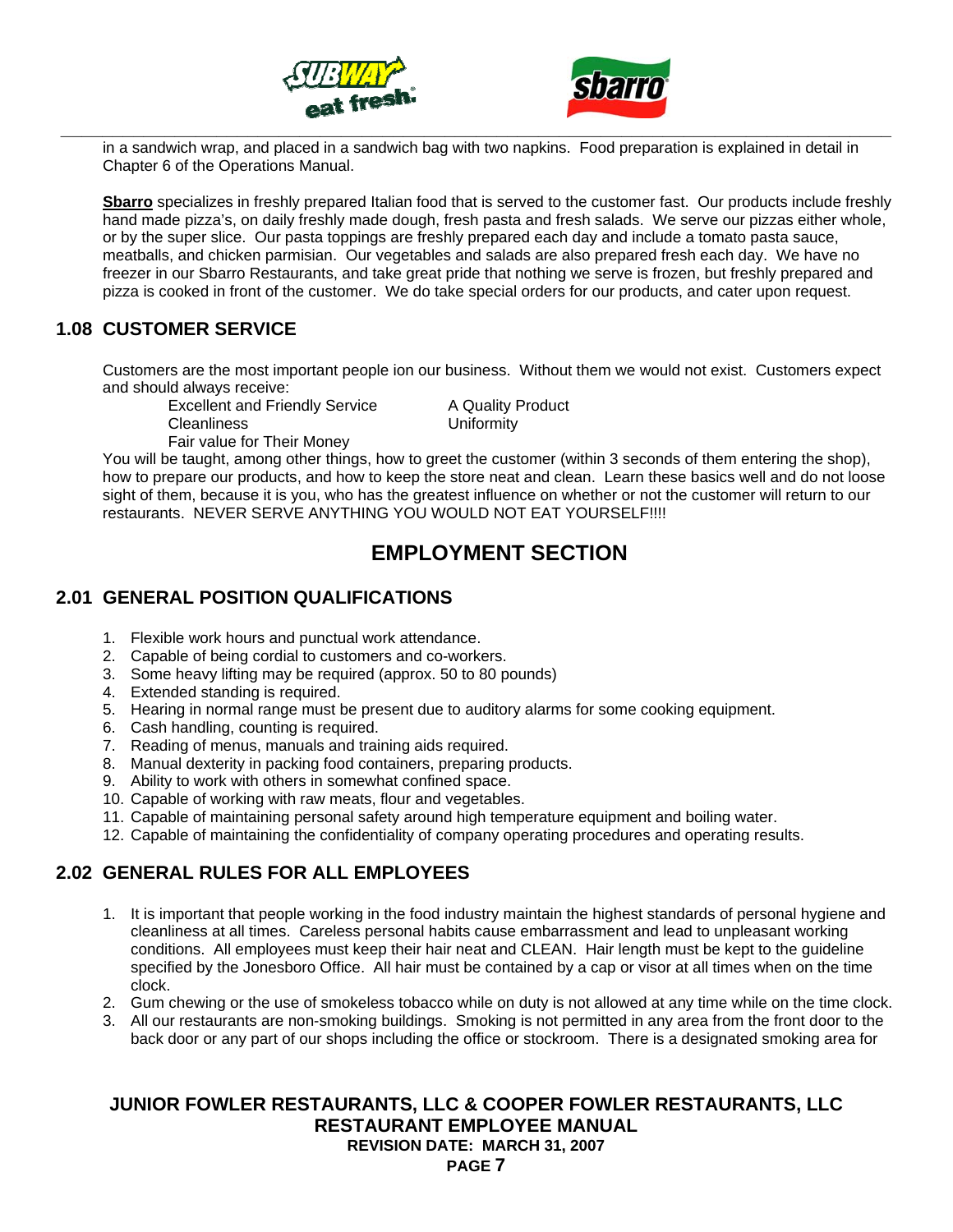



each of our shops, and your manager will let you know where it is located. Smoke breaks are to be limited in time, and are not guaranteed due to customer demand. Employees must clock out for smoke breaks, and it is the responsibility of each employee to insure that they remember to clock back into the register when returning to work.

- 4. LUNCH/DINNER BREAKS Employees working a five (5) hour shift or more will be allowed a half-hour lunch break. **This lunch break is unpaid, AND YOU MUST CLOCK OUT**. During this time you will be relieved of all duties, however, you must be ready to reassume your normal duties at the end of 30 minutes. Late returns from a break will be considered and handled in the same manner as an employee who reports to work for their normal shift late. It is possible that on occasion, business may be such that a break would not allow OUR CUSTOMERS to be served properly, and a break may not be available, these situations are the exception not the rule.
- 5. Consistent absenteeism and tardiness will not be tolerated, and is justifiable reason for termination.
- 6. Husbands, wives, girl friends, boy friends, buddies, etc., are not allowed to "hang around" the shop. They may come to the shop to pick you up, but will not be allowed to be around the shop during your working hours. This causes distractions and can cause the customer to perceive that you are not giving them your total attention.
- 7. You must wash and sanitize your hands at the start of your shift and keep them clean and sanitized while working. You must also wash and sanitize your hands a minimum of once per hour during your shift. Glove usage is required for all food preparation, including the food line.
- 8. The shop telephone is for business, not personal use. You must have the permission of the manager on duty to use the phone and keep your conversation brief. Persons who might call you while at work should be told that emergency calls are the only type of call that should be made to you during your shift. In most cases, personal calls should never be accepted during the hours of 10:00 a.m. to 2:00 p.m. and 4:00 p.m. to 8:00 p.m. since our customers expect and deserve our total attention. Long Distance calls should never be made from the company phone. If determined that a personal long distance call is made on your shift you can expect to be immediately terminated and docked for the time that you were on the personal call.
- 9. You are expected to work when you are needed. The hours scheduled meet the needs of our customers and the business. All work schedules are subject to change as our customer demand dictates. You should always check your schedule before each shift to see if there have been and changes.
- 10. You are expected to be pleasant and cheerful with the customer and your co-workers. Attitude is very important.
- 11. You are hired as a member of the restaurant team and thus will learn to do many jobs in the shop and perform those jobs as required. We do NOT hire persons strictly to perform one single job in the shop.
- 12. You are expected to do daily cleanup in your assigned work area and any other area that needs attention.
- 13. You are to be completely dressed for work at the START and duration of your shift. Uniform neat and pressed, shoes, nametag, hat apron, hair net, etc., must be in place before you clock in. There are no exceptions to this rule for any reason.
- 14. You are not permitted behind the counter, in the counter area, back room, or other "employee only" areas in the shop unless you are scheduled on duty.
- 15. Eating, drinking, smoking, etc. is absolutely prohibited behind the front counter or in any area visible by the customer. Drinks are free to employees PROVIDED you use a plastic cup provided. Larger plastic cups brought from home are not permitted.
- 16. Horseplay is prohibited.
- 17. ALL KITCHEN AND BACK DOORS are to be kept LOCKED at all times, and shops equipped with alarms must make sure that they are in working order. This is for your protection and safety.
- 18. At the end of the day all trash should be placed at the back door and emptied the next morning. The back door is not to be unlocked for anyone after dark for any reason.
- 19. In case of a robbery, GIVE THE ROBBER WHATEVER THEY WANT. Try to remember a good description of the robber and auto license number a swell as a description of the car and call the police at once. Be familiar with the walk-in equipment of your restaurant, knowing emergency latch and power operations in the event you are instructed to go in the cooler are locked in. Do not disclose the amount of cash taken to the police or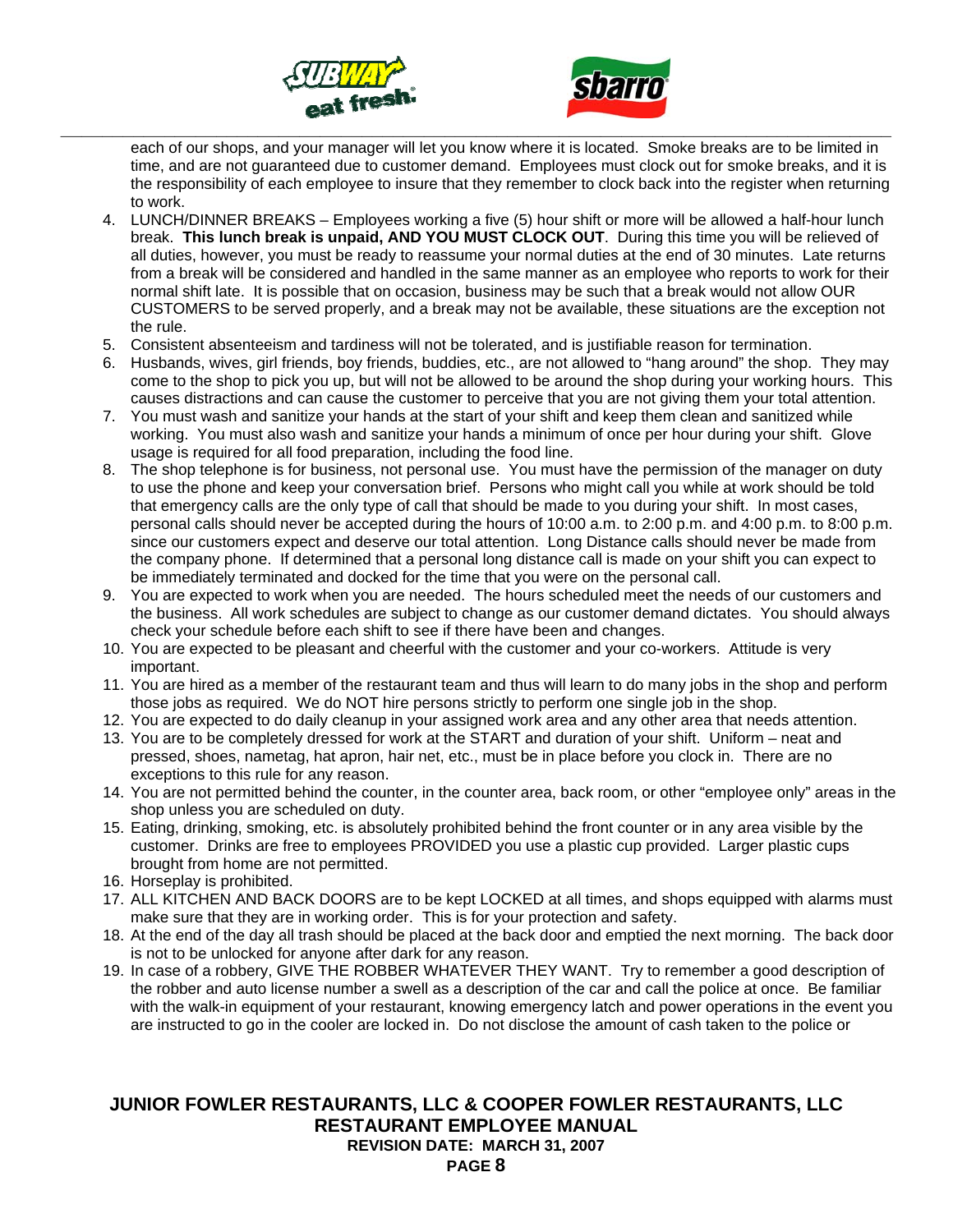



**\_\_\_\_\_\_\_\_\_\_\_\_\_\_\_\_\_\_\_\_\_\_\_\_\_\_\_\_\_\_\_\_\_\_\_\_\_\_\_\_\_\_\_\_\_\_\_\_\_\_\_\_\_\_\_\_\_\_\_\_\_\_\_\_\_\_\_\_\_\_\_\_\_\_\_\_\_\_\_\_**  newspaper. Simply inform the inquiring person your manager will have to do an audit to determine the amount taken. Before any amounts are disclosed, the Area Manager will contact the proper person in Jonesboro to verify the missing funds.

#### 20. **Never leave the front area of the restaurant unattended**.

- 21. Notify your manager when there is an excess of cash (over \$200) in the drawer so that the drawer can be skimmed. Cash drops should be performed a minimum of once an hour. Cash drops may need to be done more often to keep the cash drawer skimmed into the safe, and as little cash in the drawer as possible. You register will prompt you when it is necessary to skim your drawer.
- 22. We insist that all employees perform CLEANING DUTIES any time they are not doing another task. Our equipment and shop must be clean at all times.
- 23. If an employee is scheduled to work and wants to change their schedule, it is their responsibility to find another employee to work the shift, and that replacement must be able to perform the job duties needed. The employee is still responsible if something happens which causes the replacement to be absent from work. Before any schedule changes are finalized, shop management approval is required for this and every schedule change. Managers who change their schedule must notify the office BEFORE they make the change to obtain approval.
- 24. Your manager will explain when and where the schedule will be posted. It is your responsibility to check it regularly. Business conditions may occasionally force us to transfer you to another shop location or change your shift starting or leaving times. If you have any questions or problems, see your shop manager.
- 25. You are always expected to be on time for work. In case of an emergency when you may be late or absent, you must call your shop manager and let them know before the start of your shift. Reliability is one of the most important factors in your success in the shop. You must notify the shop manager of any reason to miss a shift a minimum of three (3) hours before the start of your shift.
- 26. Your manager will explain the timekeeping procedures. Please follow it very closely. In no case should you every clock another employee in or our or allow another employee to do so for you. This represents fraud and will be submitted to the authorities for prosecution. Company policy states that you will be paid for all hours worked, properly documented by the time clock in your shop. Should you have an error in your time clock punches, it is your responsibility to report it to your manager immediately. Failure to do so will result is a possible error in your paycheck. NEVER CLOCK OUT AND CONTINUE TO WORK. Wage and Hour Regulations are posted in your shop. SUBWAY employees will be provided a clock number to use for the time clock and cashier function. SBARRO employees will be given a swipe card, and this card must be used in order to clock in and out, numeric entry will not be permitted on your register.
- 27. You car should be parked in the area designated by your manager. This area will be away from the main parking area reserved for our customers. Under no circumstances should anyone ever park in front of the shop and take a place that could be used by a customer.
- 28. You may come under pressure or be tempted to give away food or offer unapproved discounts to friends or relatives who visit your shop. This is strictly prohibited and will be considered theft, reported to the authorities and prosecuted.
- 29. Theft, dishonesty, coming to work under the influence of alcohol or drugs, drinking alcoholic beverages on duty, using any illegal substance while on duty, insubordination, poor attitude or other behavior, which may reflect unfavorably on your shop, is prohibited.
- 30. One of the most basic rules is that you follow whatever instructions you are given. We welcome your questions and suggestions. You have a right to disagree and receive an explanation of your instructions; however, you do not have the right to disregard the instructions of your manager or supervisor.
- 31. We value your questions. We know we can never show or explain everything while you are training, and throughout your employment, so if you are not clear on something, please ask. You will be doing us both a favor.
- 32. Working in a shop can be dangerous. We want you in one piece so please be careful. The principal dangers are cuts, burns, and slippery floors. If you watch your step and think before you move, most dangers can be avoided. There is a first aid kit in the shop. You should know where it is and what is in it. PLEASE REPORT

# **JUNIOR FOWLER RESTAURANTS, LLC & COOPER FOWLER RESTAURANTS, LLC RESTAURANT EMPLOYEE MANUAL REVISION DATE: MARCH 31, 2007**

**PAGE 9**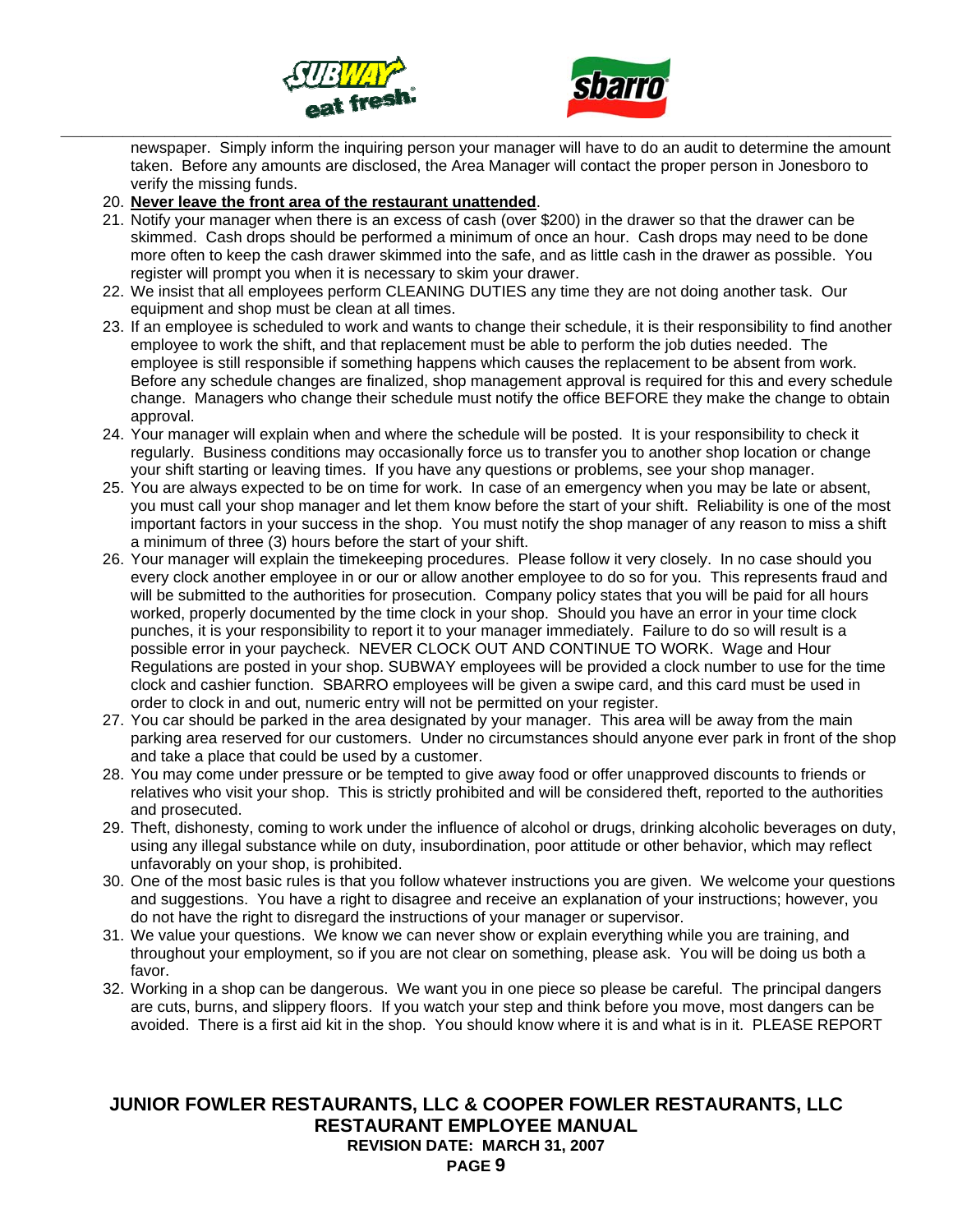



ANY ACCIDENTS OR UNSAFE CONDITIONS TO THE MANAGER IMMEDIATELY. Failure to make a report could result in the loss of insurance protection for which you might have otherwise been eligible.

- 33. Please remember that the equipment in your shop is expensive, so treat it with care. Please report any equipment problems to your manager.
- 34. Unauthorized personnel are NOT permitted in the counter, stock or kitchen areas. Management should be consulted in cases where there is doubt. OFF DUTY PERSONEL, FRIENDS, AND RELATIVES WILL NOT BE PERMITTED TO LOITER AROUND THE SHOP. IF YOU DO NOT KNOW SOMEONE WHO IS WALKING BEHIND THE COUNTER, STOP HIM OR HER AND ASK FOR IDENTIFICATION.
- 35. All products dropped, returned by customers or otherwise wasted should be put into a container designed by the manager. Products left at closing time MAY NOT be taken from the shop or consumed by the closing crew.
- 36. You may find that restaurant work is not in your line, or perhaps the company may feel that an employee is not suited for their job. You will have an opportunity to become better acquainted with our company, to learn your job duties, and to see if you and your job are suited for each other. If you do not show satisfactory progress, or the ability to satisfactorily perform your assigned duties, it may become necessary to release you from your employment as your interests and capabilities may not be suited for the type of work we offer.
- 37. Anytime outside of the shop building, you are required to be clocked out. Do not stay on the clock while running personal errands, picking up fellow team members or offering a fellow team member transportation for any reason. The only time this exception is to be allowed is for a manager to make their bank visit daily, or the office visit on Monday, Wednesday or Friday. Then this exception will only be allowed for a 30 minute deviation. "Riding the clock" will be considered theft of company policy and be immediate grounds for dismissal.
- 38. You will be classified as either:
	- a. MANAGEMENT FULL TIME if you are a member of the management team;
	- b. PART TIME if you are not a member of management with a permanent position;
	- c. TEMPORARY if you are hired for a specific period of time, or special assignment.

Currently our employees are full time only if they are a member of management. All other employees are either part time or temporary.

 In consideration of employment, the employee agrees to conform to the rules and regulations of the company. The company and employee agree that employment and compensation can be terminated, with or without cause and with or without notice, at any time, at the option of the company or the employee. No officer, manager, or their supervisory personnel of the company has any authority to enter into any agreement for employment for any specified time or to make any agreement contrary to the foregoing.

## **2.03 WORK RULES AND DRESS CODE FOR FEMALE EMPLOYEES**

- 1. Good grooming is the rule of the day, everyday.
- 2. Only approved uniforms will be permitted, and are to be worn by all female employees at all times. Pants must be a true black. All team members must wear a full uniform at all times. Currently our company only approves of BLACK or KHAKI pants, NO BLUE JEANS OF ANY TYPE ARE PREMITTED. NO EXCEPTIONS. Skirts are permitted provided the length is below the knee and above the ankle (commonly called midi length). Any slits or vents in the skirt should not be above the knee.
- 3. Hair longer than neck (collar length must be worn UP at all times. Hair spray or a net must restrain hair so it does not fly around or fall across the face. Pig tails, pony tails or squiggly curls down the side of the face are not permitted. A Baseball Cap or Visor MUST BE WORN BY ALL EMPLOYEES, INCLUDING THE MANAGER ON DUTY AT ALL TIMES. This is a compliance issue with our franchisor and no exceptions are permitted without the prior consent of the CEO of the company.
- 4. Any makeup worn must be in a moderate manner. Only light facial and eye makeup is permitted. Fingernails must be clean and at a reasonable length – nail polish can not be worn.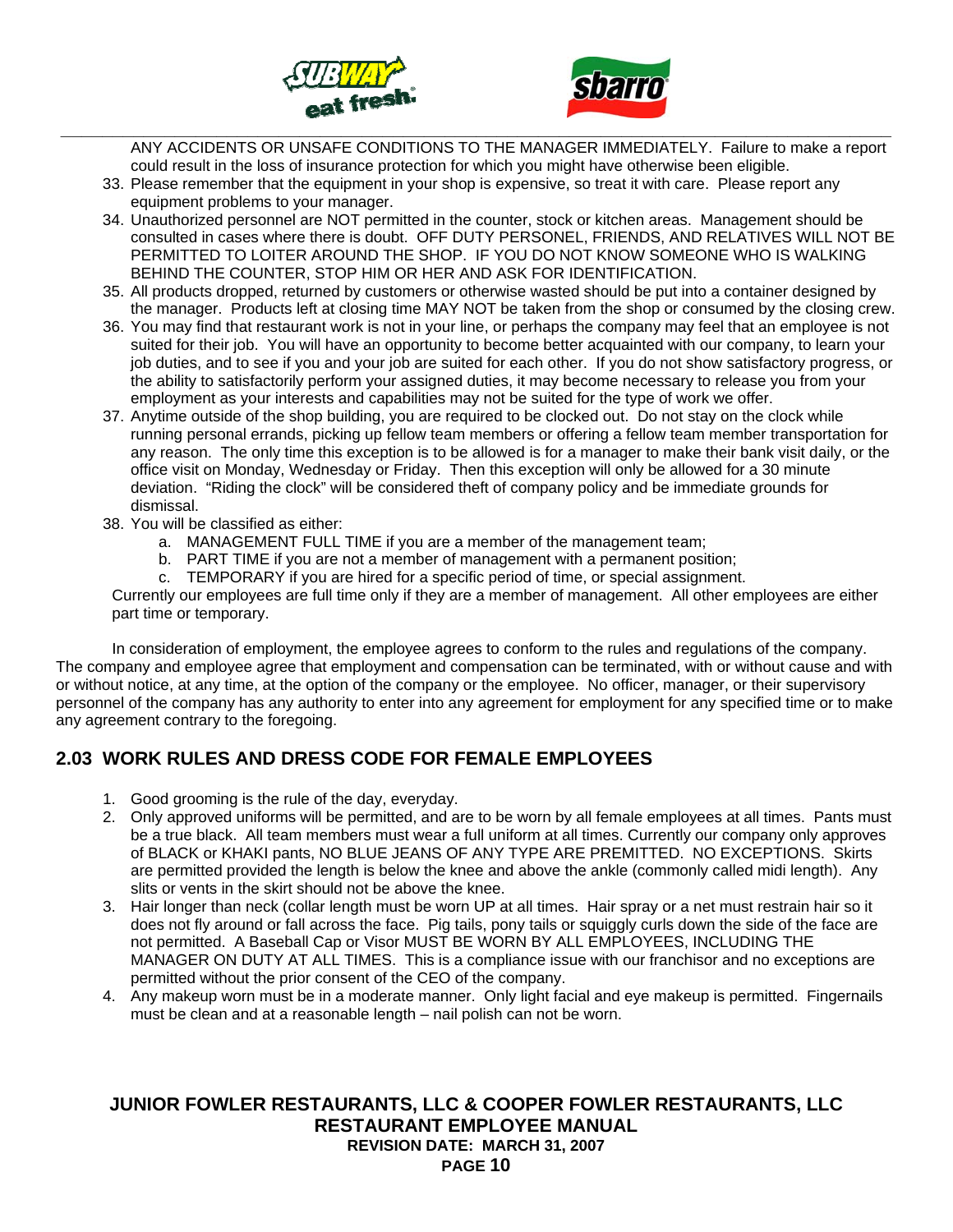



- **\_\_\_\_\_\_\_\_\_\_\_\_\_\_\_\_\_\_\_\_\_\_\_\_\_\_\_\_\_\_\_\_\_\_\_\_\_\_\_\_\_\_\_\_\_\_\_\_\_\_\_\_\_\_\_\_\_\_\_\_\_\_\_\_\_\_\_\_\_\_\_\_\_\_\_\_\_\_\_\_**  5. Jewelry worn while on duty must be simple and basic. Excessive costume or dangling jewelry is not allowed. Pierced earrings must be small post types, with no earrings worn if the ears are not pierced. Only one pair of earrings is allowed, with one earring worn in each ear. Wedding rings, engagement rings, or your class ring only. No other visible articles. Watches with normal size straps or metal bands are permitted. No wide wrist bands. Due to safety and sanitation reasons, no jewelry may be worn while working in the kitchen or prep area.
	- 6. Smoking is not permitted in any area of the shop. Gum chewing is not permitted while on duty. The use of smokeless tobacco is also prohibited, and is not permitted anywhere in our shops.
	- 7. Uniform must be clean, pressed and free from tears. If pants are worn, their length should be to the top of the shoe. No Capri pants. No sweats or warm up type pants are permitted, pants should be jeans or kaki material. If a skirt is worn is must be what is commonly called a midi length.
	- 8. Shoes should be a leather solid top to protect the feet, and should have a no skid sole.

# **2.04 WORK RULES AND DRESS CODE FOR MALE EMPLOYEES**

- 1. Good grooming at all times is the rule of the day, everyday.<br>2. You must be clean shaven at all times and your hair trimme
- You must be clean shaven at all times and your hair trimmed to comply with company policy. . A Baseball Cap or Visor MUST BE WORN BY ALL EMPLOYEES, INCLUDING THE MANAGER ON DUTY AT ALL TIMES. This is a compliance issue with our franchisor and no exceptions are permitted without the prior consent of the CEO of the company.
- 3. Socks must be worn at all times.
- 4. Sturdy solid top leather shoes are required to protect your feet, and should also have non skid soles.
- 5. Uniform must be clean and pressed, without tears. Pant length should be to the top of the shoe. Pants should be a black denim or black khaki. Shorts are not permitted. Your complete uniform includes an apron, cap or visor, black pants and nametag. You are not in uniform if you do not have all the components.
- 6. Jewelry worn while on duty must be simple and basic. Excessive costume or dangling jewelry is not allowed. Pierced earrings must be small post types, with no earrings worn if the ears are not pierced. Only one pair of earrings is allowed, with one earring worn in each ear. Wedding rings, engagement rings, or your class ring only. No other visible articles. Watches with normal size straps or metal bands are permitted. No wide wrist bands. Due to safety and sanitation reasons, no jewelry may be worn while working in the kitchen or prep area.
- 7. Smoking is not permitted in any area of the shop. Gum chewing is not permitted while on duty. The use of smokeless tobacco is also prohibited, and is not permitted anywhere in our shops.

## **2.05. A JOB DESCRIPTIONS AND DUTIES**

## **SHOP MANAGEMENT**

- A. POSITION IN ORGANIZATION
	- 1. Reports to the Area Manager/Supervisor.
	- 2. Directly supervises all shop employees
- B. SUMMARY OF RESPONSIBILITIES AND ACCOUNTABILITIES
	- 1. Maintain highest level of Quality, Service, Cleanliness and Hospitality
	- 2. Takes an active role in customer service and customer relations, monitors and corrects shop employees appearance, courtesy and suggestive selling techniques and takes part in company marketing efforts.
	- 3. Tracks shop labor and product costs to meet set targets, orders supplies, and paper and food products needed, maintains proper inventory levels and controls waste, plans weekly schedule for shop employees.
	- 4. Follows published procedures for receiving, preparing, holding packing and serving products.

#### **JUNIOR FOWLER RESTAURANTS, LLC & COOPER FOWLER RESTAURANTS, LLC RESTAURANT EMPLOYEE MANUAL REVISION DATE: MARCH 31, 2007**

**PAGE 11**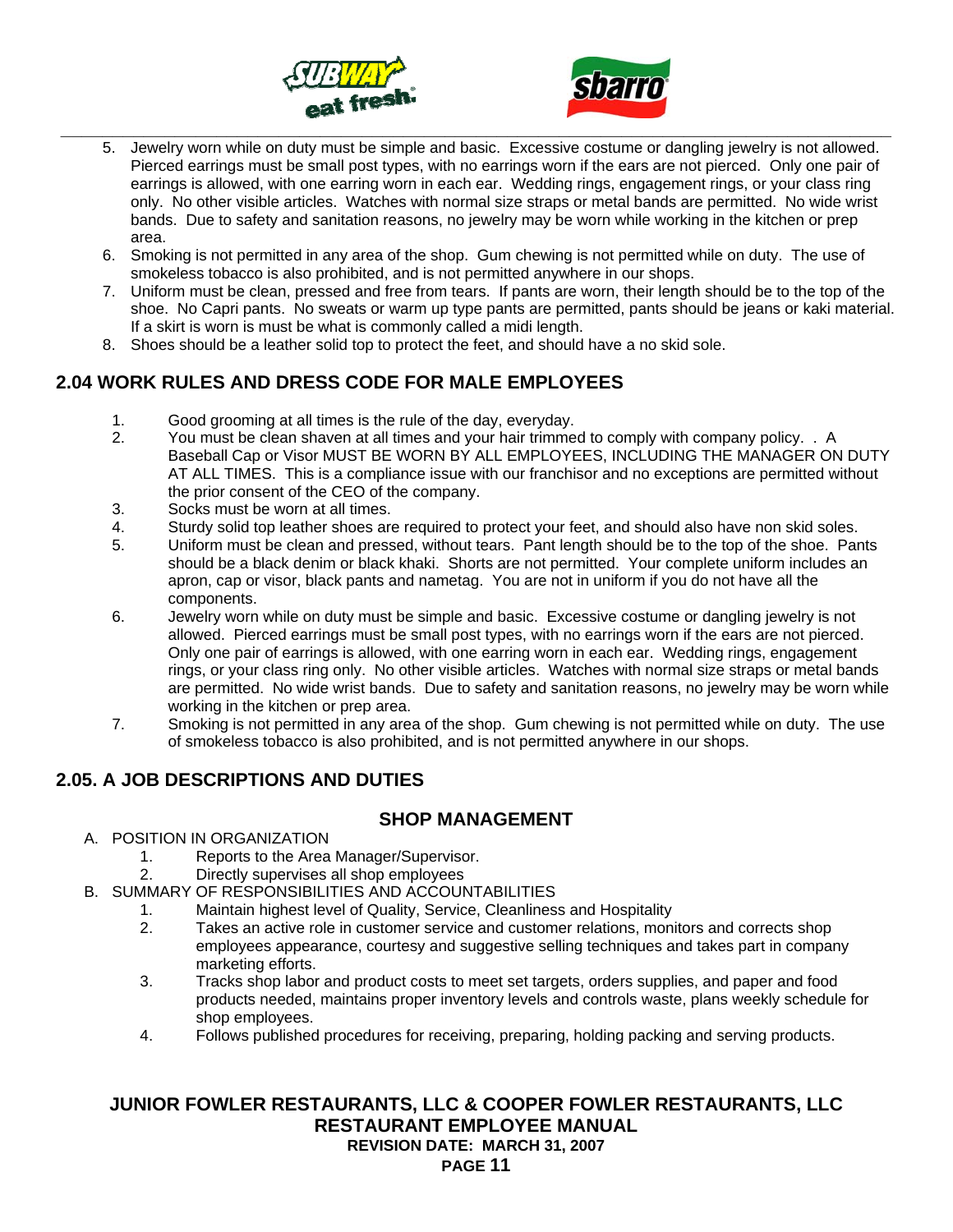



- 5. Have ALL menu items available at all times
- 6. Maintains high level of productivity through effective recruiting, training and motivation of shop employees.
- 7. Has routine preventive maintenance program in operation, checks, adjusts and makes minor repairs of restaurant equipment, building and grounds.
- 8. Prepares and submits all required reports, uses approved projection techniques, and cash control techniques and security measures.
- 9. Recruits, interviews, recommend hiring, disciplinary action, and termination of shop employees and keeps required personnel and performance information. Develops, motivated, and effective trains and maintains a safe work environment.
- 10. Performs all other tasks as required by Area Manager/Supervisor.
- 11. Maintains the highest level of dining room service by personally visiting customers in the dining room during peak hours, and makes walk thru inspections of the dining room during other times at least 2 times per hour.

#### C. SPECIFIC RESPONSIBIILITIES

- 1. Customer Service/Suggestive Selling Role
	- a. Ensures quality service by routinely working front counter and sandwich line
	- b. Takes a personal interest in customer satisfaction by talking with customers and checking product quality
	- c. Effectively trains all shop employees in customer service skills, and on the job coaching.
- 2. Sales Building
	- a. Develops employee understanding and commitment to sales building
	- b. Periodically conducts employee sales meeting to review results and establish shop goals
	- c. Effectively trains shop employees in suggestive selling techniques using on the job coaching and regular performance evaluations.
- 3. Customer Relations
	- a. Becomes involved in the community to show company concern and support of the communities that we operate.
	- b. Ensures courtesy of shop employees to customers and fellow shop employees
	- c. Monitors and evaluates customer service times and takes corrective action to meet QSCH guidelines when necessary
	- d. Controls uniform and dress code of all employees assigned to the shop by supplying proper uniforms and stressing grooming and neat appearance
	- e. Handles customer complaints and informs the Area Manager/Supervisor of actions and decisions.
- 4. Cost of Operations
	- a. Reviews and analyzes the Shop WISR and takes corrective action where needed.
	- b. Orders all necessary supplies such as food and paper products as well as cleaning and general supplies from only approved sources.
	- c. May be required to order additional outside services when requested by Area Manager or Supervisor.
	- d. Reduces energy costs by monitoring effective utilization of lighting, cooking and air tempering equipment.
- 5. `Cost of Sales
	- a. Checks the quality of all goods received at the restaurant to conform to specifications.
	- b. Informs the Area Manager or Supervisor of shipments rejected because they do not meet specifications and takes action as directed to assure product quality.
	- c. Assures product freshness and prevents spoilage by maintaining proper storage rotation and levels of inventory.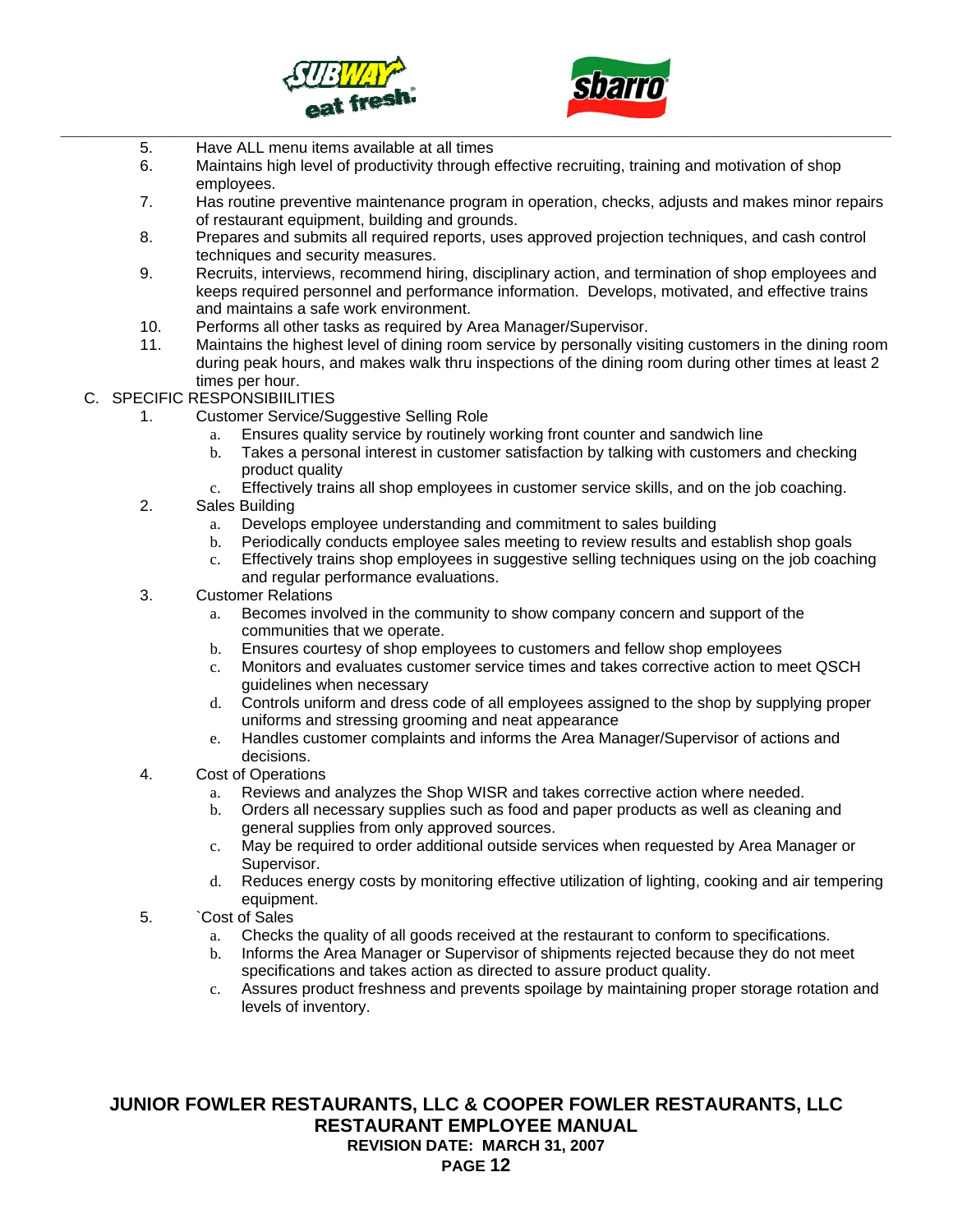



- d. Projects correct amount of product and supplies needed, monitors yields and takes corrective action to maintain standard yields.
- 6. Product
	- a. Have ALL menu items available at all times.
	- b. Follows all published procedures and specifications, uses only approved ingredients, maintains inventory of required utensils and equipment, uses only approved holding temperatures and maintains the temperature log required by the franchisor.
	- c. Follows published procedures for holding prepared products and labels all products with the prep date as required by the franchisor.
	- d. Follows First In, First Out method of rotation.
- 7. Labor
	- a. Uses company approved guidelines to determine labor needs
	- b. Develops and posts weekly schedule for shop employees and submits this schedule to the office for review according to the company policy.
	- c. Adjusts labor to meet sales volume.
	- d. Obtains prior approval of Area Manager to set the hourly rate of pay of shop employees.
	- e. Submits justification to Rea Manager or Supervisor for any exception to labor guidelines BEFORE any exceptions are made.
	- f. Reports any changes to own schedule to the Area Manager BEFORE changes are made to the approved schedule
- 8. Sanitation
	- a. Uses only approved cleaning products and procedures unless otherwise directed by the Area Manager or Supervisor.
	- b. Has available and uses all necessary cleaning supplies and equipment.
	- c. Achieves the highest possible rating of Health Departments inspections.
- 9. Maintenance
	- a. Has shop level preventative maintenance program in operation.
	- b. Identifies needed repairs and forwards requests for service to Area Manager or Supervisor immediately upon discovery.
	- c. Maintains records of maintenance department inspections and trouble calls for cost verification purposes.
- 10. Administration
	- a. Prepares and submits all required daily and weekly reports on a timely basis as established by the home office.
	- b. Uses product projection chart properly
	- c. Uses Action Needed program
	- d. Follows all cash control and security policies and procedures
	- e. Complies with payroll policies and submits all payroll requisitions accounting to company policy.
	- f. Follows all procedures and policies for computer processing of shop records.
	- g. Uses computer scheduling for scheduling of employees to insure company guidelines for labor are followed correctly.
- 11. People
	- a. Keeps the Area Manager or Supervisor informed of recruitment, selection and orientation of hourly shop employees and obtains Area Manager or Supervisor approval on decisions and actions taken.
	- b. Develops and motivates shop employees assigned to the shop.
	- c. Tracks, analyzes and takes necessary action to reduce employee turnover costs.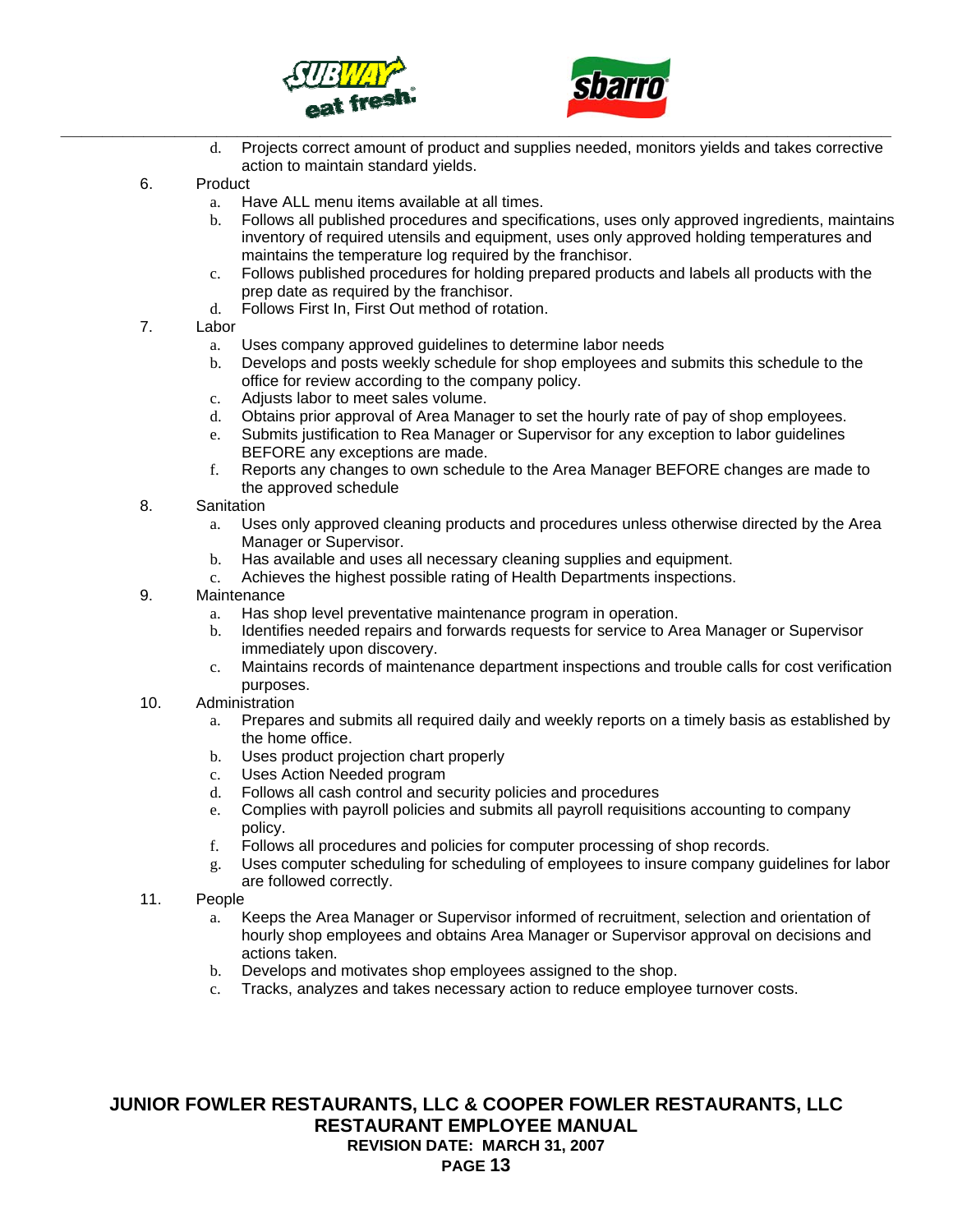



- **\_\_\_\_\_\_\_\_\_\_\_\_\_\_\_\_\_\_\_\_\_\_\_\_\_\_\_\_\_\_\_\_\_\_\_\_\_\_\_\_\_\_\_\_\_\_\_\_\_\_\_\_\_\_\_\_\_\_\_\_\_\_\_\_\_\_\_\_\_\_\_\_\_\_\_\_\_\_\_\_**  d. Understands and maintains personnel files for each hourly employee assigned to the shop by insuring the prompt submission of all employee related documentation to the office. Maintains the proper posting of all employee posters and compliance posters as required by law.
	- e. Informs the Area Manager or Supervisor of disciplinary actions.
	- f. Maintains a safe work environment that meets OSHA and local fire codes and follows company policy and procedures on safety.
	- g. Takes action necessary to minimize workman compensation claims as well as unemployment claims against the company
	- h. Takes corrective disciplinary actions to improve employee behavior.
	- 12. Marketing
		- a. Performs in shop marketing efforts directed by Area Manager or Supervisor, such as employee sales contests, effective uses of point of sale advertising materials, coupon redemptions, etc.
		- b. Maintains awareness of growth, promotions, sales trends and products of local competitors.
		- c. Participates in caters programs and all other programs as directed by the Area Manager or Supervisor.

## **2.05. B JOB DESCRIPTION AND DUTIES – SHOP EMPLOYEES**

- A. POSITION IN ORGANIZATION
	- 1. Reports to Shop Management on duty, and any other supervisor on duty in the ship.
- B. SUMMARY OF RESPONSIBILITIES
	- 1. Maintains highest level of Quality, Service, Cleanliness and Hospitality in all work assignments.
	- 2. Prepares food products according to approved procedures.
	- 3. Follows approved procedures and schedules for cleaning and sanitation of food preparation area, storage areas, equipment and utensils.
- C. SPECIFIC RESPONSIBILITIES
	- 1. Maintain highest possible level of product quality.
		- a. Prepares food products according to approved procedures, formulas and weights. Failure to follow the Franchisor provided formulas, uniform policies, weights, or other procedures required by the franchisor will be grounds for immediate termination for theft of company property, in the event of not following formulas, or failure to follow proper procedures as required by the franchisor in the case of the uniform policy, or any other policy violation.
		- b. Adheres to approved holding times and temperatures.
		- c. Uses and maintains product projection chart properly.
		- d. Uses equipment according to approved procedures, including temperatures, proper warm up, etc.,
		- e. Monitors proper equipment functioning.
		- f. Monitors product quality.
		- g. Rotates food, paper, and cleaning products on a First In First Out basis.
		- h. Checks and observes expiration dates on all products.
		- i. Assists shop management when receiving products and stores according to approved procedures.
	- 2. Maintains highest possible level of Customer Service.
		- a. Bakes according to projection sheets or check list provided by immediate supervisor.
		- b. Monitors cooked product use and advises manager when supply is running low.
		- c. Properly marks holding time on product before placing in warming cabinet or steam table.
		- d. Insures that every customer is greeted within 3 seconds of entering the shop, and further insures that the customer receives the fastest service possible, and never more than 2 minutes.
	- 3. Maintain highest possible level of cleanliness.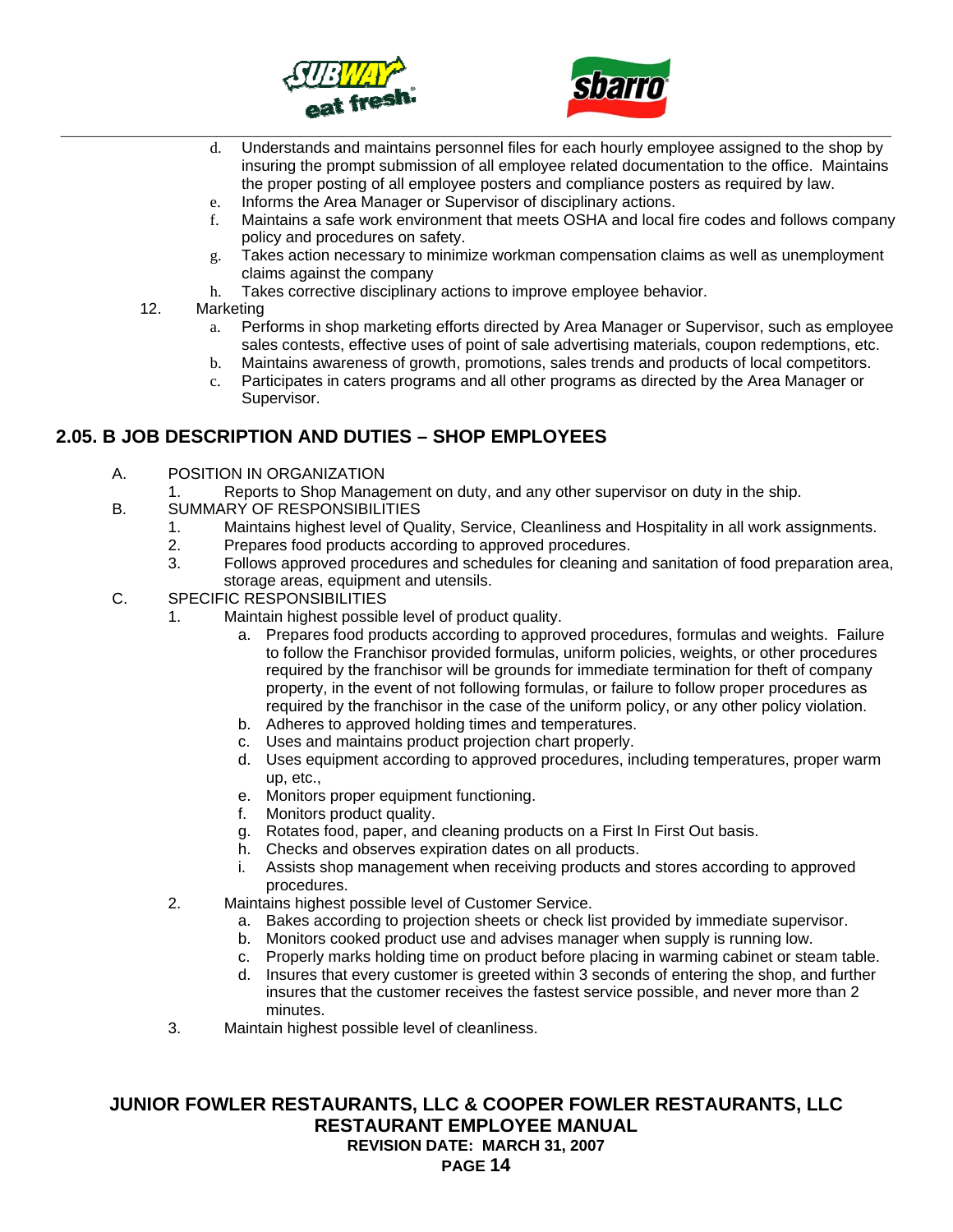



- a. Always has a neat clean appearance, adheres to grooming standards in this employee manual.
- b. Wears clean, complete uniform at all times on duty.
- c. Keeps food preparation area, equipment and utensils clean and sanitary.
- d. Performs general cleaning tasks, such as mopping floors, cleaning restrooms, stock room, freezer, walk in cooler, and other tasks on the schedule set by the manager.
- e. Meets specifications for sanitary food handling procedures.
- f. Wears no jewelry in food preparation area.
- g. Wears only low heel, closed tow leather shoes with a nonskid sole.
- h. Empties and cleans trash containers as needed.
- i. Keeps outside area, parking lot, walks, dumpster area clean on a continuing basis.
- 4. Other Responsibilities
	- a. Follows approved cash handling, safety and security policies and procedures.
	- b. Understands posted weekly work schedule and reports to work as scheduled, and follows established guidelines for notifying the manager of shifts that will be missed.
	- c. Understand and uses approved timekeeping procedures, and understand that the accuracy of your time worked is your sole responsibility.
	- d. Understands and follows schedule of training as established by the restaurant manager.
- D. JOB REQUIREMENTS
	- 1. Must be at least 16 years old, 18 years old at Sbarro because of Equipment.
	- 2. Must be physically and mentally able to do the job.
	- 3. At times heavy lifting will be required, such as removing products from the cooler or freezer, and the proper storing of products from our suppliers.
- E. JOB DUTIES
	- 1. You job is to sell and service the customer.
	- 2. Keep you area neat and clean
	- 3. Maintain your stock, paper foods, etc.
	- 4. Make sure to do prep work during the slow customer times.
	- 5. Usually first to take phone calls.
	- 6. Clean the prep areas, microwaves, oven, holding cabinets and all work areas, and job related equipment.
	- 7. Package all food correctly and in an appetizing manner.
	- 8. Thanks the customer for their patronage.
	- 9. Perform all necessary functions in the process of preparing our food products according to approved procedures.
	- 10. Washing and sanitizing equipment and dishes.
	- 11. Disposal of trash, meat packages, etc. All boxes should be broken down before taking to the dumpster.
	- 12. Put away stock.
	- 13. All clean up work as directed and indicated on checklists.
	- 14. Takes special care in the handling of company property and moneys insuring proper accounting of the money in cash drawers and change drawers. Properly place scrap food products in the proper container so that the manager can accurately insure that these products are counted. Failure to follow established company policies concerning cash and food handling can place the employee responsible for their mishandling and carelessness.
	- 15. Any and all other duties as prescribed by the management.

#### **YOUR FIRST JOB IS TO SELL AND SERVICE THE CUSTOMER, THE CUSTOMER COMES FIRST!!!**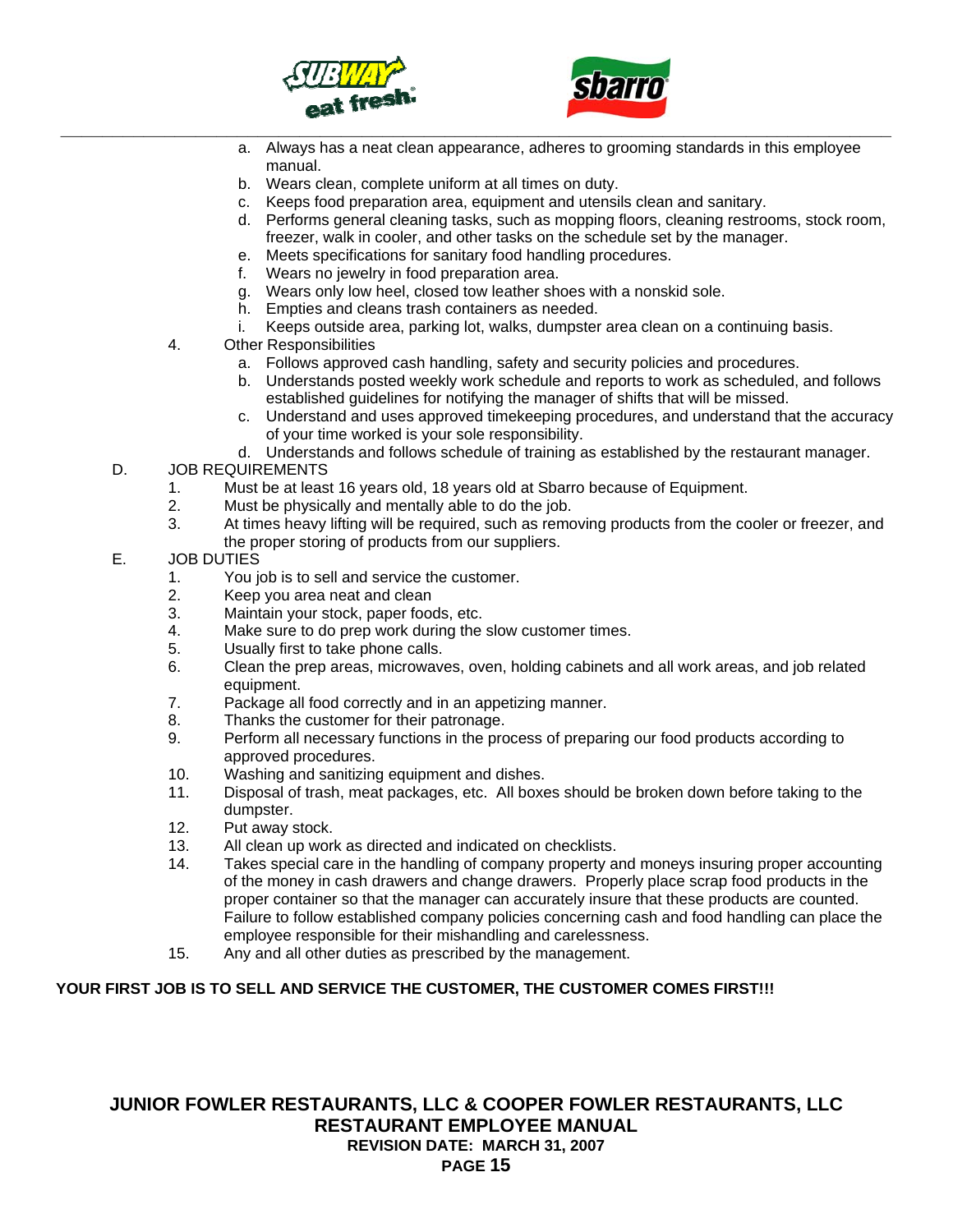



- **\_\_\_\_\_\_\_\_\_\_\_\_\_\_\_\_\_\_\_\_\_\_\_\_\_\_\_\_\_\_\_\_\_\_\_\_\_\_\_\_\_\_\_\_\_\_\_\_\_\_\_\_\_\_\_\_\_\_\_\_\_\_\_\_\_\_\_\_\_\_\_\_\_\_\_\_\_\_\_\_**  1. Always greet the customer with a pleasant smile. Be friendly and happy that they cam in to do business with you. The customer MUST be greeted within 3 seconds of the time they enter our doors.
	- 2. The first word you speak as they approach the service counter should be loud and clear. "Hello may I help you please?, May I take your order sir?." Always speak up! Take charge of the selling! Use Suggestive sales! BE HAPPY AND CHEERFUL WHEN TALKING TO THE CUSTOMER.
	- 3. Be accurate as well as courteous. Count change back to the customer, as well as calling out the order as you ring it up. Keep you mind on your work.
	- 4. Thank them for coming in. Let them know we appreciate their business. Always remember to be polite
	- 5. Telephone calls are handled in the same polite manner.
	- 6. Know the menu. Prices are very important to know, however, it is perfectly fine to look at the menu board to insure that you give the correct price to the customer.
	- 7. Sell cookies or desserts and meal combo deals to every customer. Always attempt an up sell of a larger drink.
	- 8. The lobby is your responsibility. Keep the counter, sandwich unit, soda and ice machine, menu board, window ledges, doors, floors, tables, condiment counters, etc., clean and orderly.
	- 9. Keep the trash receptacles clean and emptied.
	- 10. Be the second to answer the phone is a customer is present at your register, otherwise be first.
	- 11. Keep the floor swept and clean.
	- 12. Keep dining room plants dusted and presentable at all times.
	- 13. Keep Booths, tables, and chairs clean. Make sure table tents and other table items are presented orderly and uniform throughout the dinning room.
	- 14. Keep restrooms cleaned and stocked.

## **PERSONNELL SECTION**

## **3.01 SCHEDULES**

- 1. Work schedules will be posted by the shop manager no later than Friday at noon before the posted week of Wednesday thru Tuesday. The manager will fax or submit this schedule to the office for approval.
- 2. Employees should check the schedule regularly throughout the work week, including the beginning and end of each time worked, for any shift changes which might have been made for any reason.
- 3. The manager will give you a copy of your schedule should you request, HOWEVER, all employees should be aware that the schedule is subject to change due to unforeseeable circumstances.

## **3.02 RESTAURANT HOURS**

- 1. All of our restaurants have established opening times. Don't turn any customer away because it isn't opening time yet. We want to serve every possible customer every day. Failure for the team to be ready to open at the proper time as set by the office, will result in disciplinary action against the team members on duty.
- 2. Closing hours are set by the office, and can only be changed by the CEO of the company. No one can change our operating hours without this approval. Employees who close the shop early are not only keeping our customers from making a purchase, but in violation of company policy and immediate termination.

## **3.03 HOLIDAYS**

1. Our Shops are closed on Thanksgiving Day and Christmas Day. Urban locations may also close on other days should it be determined that our customer base is also closed. Closing of a shop required the approval of the CEO of the company and no one else is authorized to make these decisions.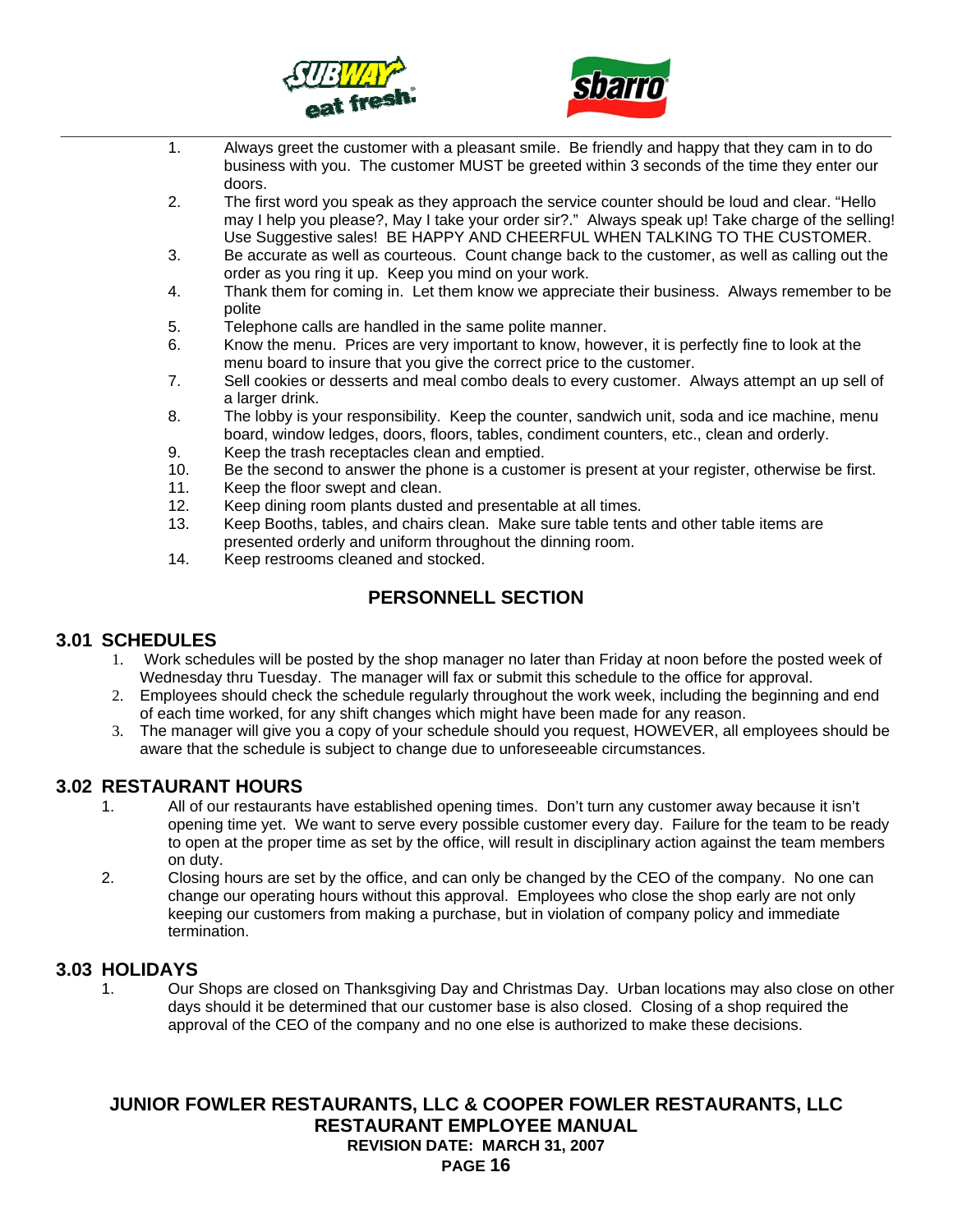



**\_\_\_\_\_\_\_\_\_\_\_\_\_\_\_\_\_\_\_\_\_\_\_\_\_\_\_\_\_\_\_\_\_\_\_\_\_\_\_\_\_\_\_\_\_\_\_\_\_\_\_\_\_\_\_\_\_\_\_\_\_\_\_\_\_\_\_\_\_\_\_\_\_\_\_\_\_\_\_\_**  2. We do not pay for any holidays. If you work on a holiday you will receive your regular pay rate.

## **3.04 VACATIONS**

- 1. Management team members are eligible for vacation time after they have been with the company for a full year. They are entitled to a 1 week paid vacation which will be paid at the rate of 40 hours. Before a management team member is granted a paid vacation, they must insure that their shop will be covered and have properly trained people to cover the required management duties. Vacations will not be paid in the event that the shop is not properly covered according to standards set by the office.
- 2. Part Time employees are not eligible for vacation pay.
- 3. Vacations should be scheduled during the period of June 1 through August 31, and must have the approval of the Chairman – CEO. Vacations requests must be submitted in writing a minimum of 30 days in advance.
- 4. Time off for vacation or other reasons of more than 1 week in duration must have the Chairman-CEO approval before the vacation or time off begins.
- 5. The company feels that every employee should take advantage of the vacation time earned for rest and relaxation and cash payments rather than vacation time off will not be authorized for any reason.
- 6. Earned vacation time can not be carried forward form year to year and will be forfeited bony the employee is not taken when the time is earned. Should a manager quit or be terminated for violating company policies, any earned vacation time will be forfeited.
- 7. Vacation time earned must be taken at one time. The company does not allow the taking of single days over a period of time. Vacation time must be taken in increments of 7 day blocks.

## **3.05 EMPLOYEE MEALS AND DISCOUNTS**

- **1.** Employees are allowed a discounted 6 " sandwich at Subway or a Super Slice of Pizza, or loarge salad in Sbarro for each shift that they work for their meal period. Currently the discount for the sandwich is 100% and the employee is responsible for paying full retail for all other items, such as double meat, extra cheese or bacon, chips and cookies. Bottled drinks are also to be paid at full retail.. This policy is for items eaten while on duty only, and is a requirement due to current taxing laws. Failure to follow this policy is considered theft. 100% discounted sandwiches can not be held over to another shift, and failure to use this discount during the current shift, the employee will forfeit the discount. **Subway and Sbarro Employees are eligible for this employee meal discount only at the shop in which they are employed.**
- 2. All employees of the company are eligible for a 10% discount on all purchases that are not previously discounts through meal deals or coupons. This discount applies to the employee only and not family members, friends, or other customers. Failure to adhere to this discount policy is considered theft of company property by the company and will be grounds for immediate termination. We will allow employee's to enjoy a 10% discount at their sister concept, PROVIDED, your shop manager provides you with a note indicating you are eligible for the 10%, and then the discount will apply to your individual order only, family and friends will be required to pay full price.
- 3. **No left over food will be carried out at the end of the day by any employee**. Any food carried out must be paid for at the 10% discounted rate with no exceptions, otherwise it should be placed in the appropriate container for verification of the manager,
- 4. There are no discounts on specials, meal deals, coupons, special offers, or other discounted items.

## **3.06 SMOKING AND EATING AREAS**

- 1. Each shop will have a designated area in which employees may eat or smoke. The health department and company policy designates our shops as no smoking so no smoking is permitted between the front door and the back door. *Smoking by employees is also prohibited by the front doors of our shops.*
- 2. You manager will tell you where you may enjoy your employee meals during your shift's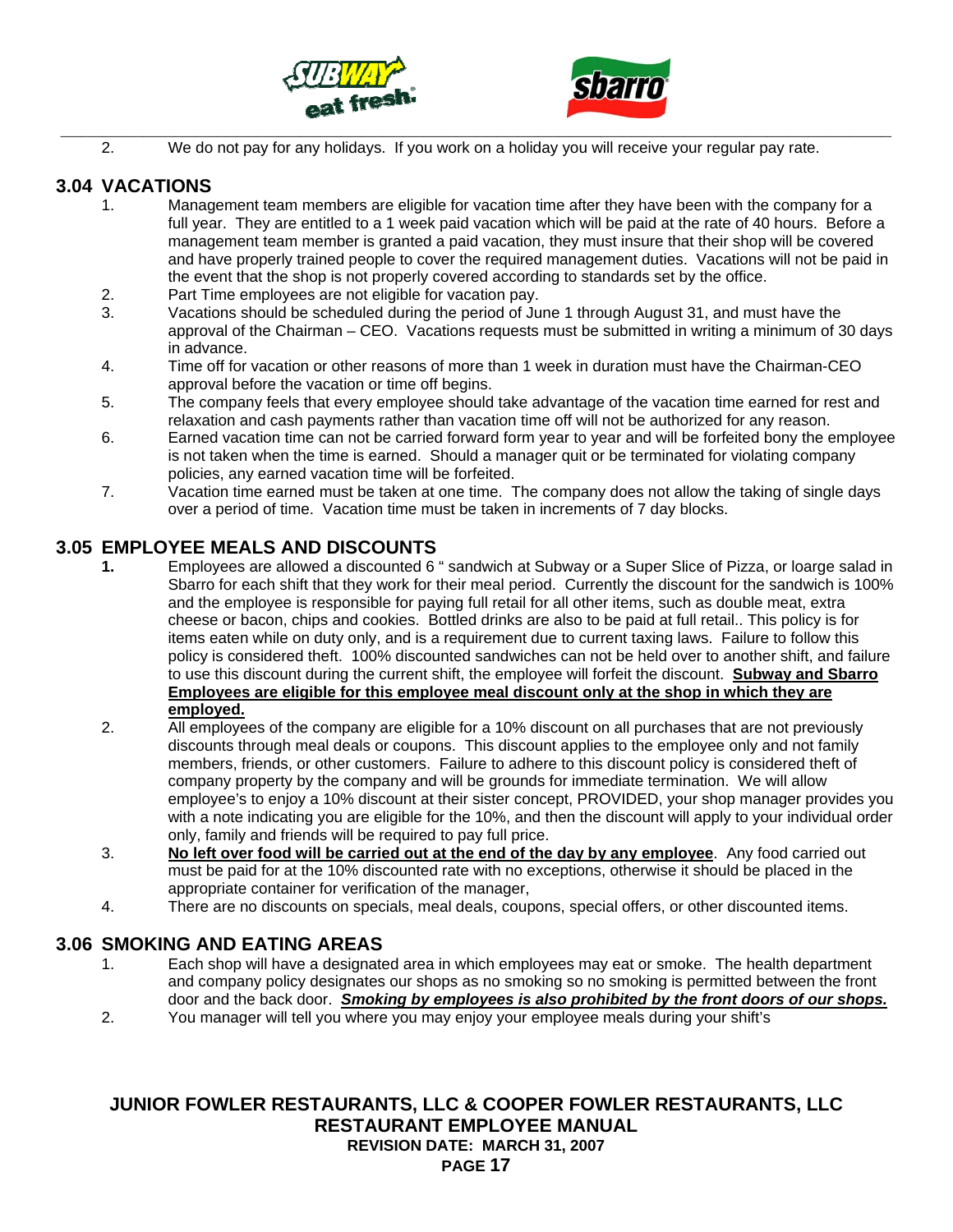



## **3.07 DISCIPLINARY NOTICES**

- 1. Our company uses both a verbal and written disciplinary system.
- 2. If you violate a company policy your manager will bring it to your attention in the form of an oral or written notification. Any written notice will become a permanent part of your employment record.
- 3. If a written notice is prepared, your manager will discuss with you the reasons for the written notice and you will be able to make your feelings known at that time, by being permitted to fill in the employee response section of the notice.
- 4. Refusal on your part to sign the disciplinary notice will not diminish its impact since the manager will then require a witness be present and sign the notice confirming that you were verbally notified of the written warning.

## **3.08 OTHER RULES AND REGULATIONS**

- 1. Managers may schedule to have employee meetings as concerned necessary and these meetings must be marked on the work schedule. We pay all employees for meetings provided:
	- a. Employees clock in and out for each meeting.
	- b. If an employee is to work their normal shift after the meeting, they should clock out for the meeting and back in for their regular shift.
- 2. Under no circumstances do we hire anyone UNDER 18 YEARS OF AGE.
	- a. Each manager is responsible for obtaining proof of age
	- b. Only after you have interviewed the prospective employee and have offered them the job can you ask them their specific age. You can, however, during the interview ask if they are at least 16 years old, but do not ask them specifically how old they are. All employees must provide proof of age after being hired and before being placed on the schedule. This proof must be submitted to the office in Jonesboro.
	- c. Proof of age should be one of the following:
		- i. Copy of Birth Certificate
		- ii. Proof of age from a School Official
		- iii. Proof of age from Local Labor Office
		- iv. Copy of a valid driver's license or state issued ID card.
	- d. Under no circumstances can the applicant under the age of 21 be put to work before this proof of age is received.
	- *e. All potential employee's in Jonesboro, must be interviewed by the office, and can not be hired without approval of the office.*
- 3. Under no circumstances do we EVER allow any employee to work and not be on the time clock. WE DO NOT ALLOW EMPLOYEES TO CLOCK OUT AND CONTINUE TO CLEAN UP.
- 4. All hours worked over 40 in a pay week is overtime, and paid at time and a half.
- 5. Only applicants who qualify for employment in the United States will be hired. Qualification is determined by the employee completing and signing an I-9 or as required by the US Government.

## **3.09 EMPLOYMENT OF RELATIVES**

- **1.** It is often difficult for people to objectively assess the abilities and performance of relatives. Therefore, the employment of relatives of management or employees is prohibited in the same shop. The CEO can make an exception, and each situation will be evaluated on an individual basis, taking into consideration the potential for conflicts of interest and likelihood of direct reporting or supervisory relations between the persons involved. **The term "relative" shall include husbands, wives, parents, grandparents, brothers, sisters, sons, daughters, grandsons, granddaughters, step children, aunts, uncles, cousins, nieces, and nephews.**
- 2. Spouses will at no time be permitted to work in the same shop.

# **3.10 DATING AND CLOSE PERSONAL RELATIONSHIPS BETWEEN EMPLOYEES**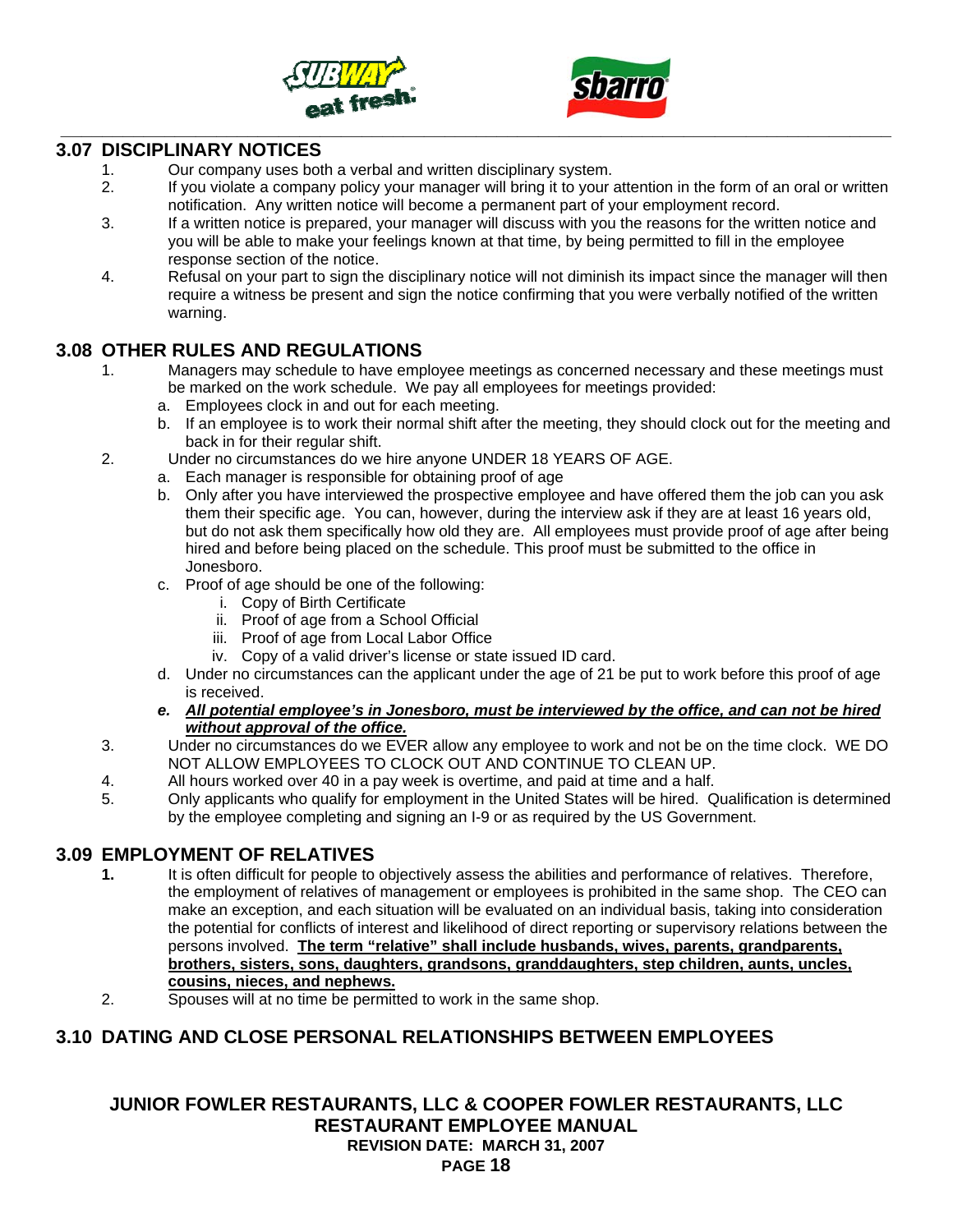



- **\_\_\_\_\_\_\_\_\_\_\_\_\_\_\_\_\_\_\_\_\_\_\_\_\_\_\_\_\_\_\_\_\_\_\_\_\_\_\_\_\_\_\_\_\_\_\_\_\_\_\_\_\_\_\_\_\_\_\_\_\_\_\_\_\_\_\_\_\_\_\_\_\_\_\_\_\_\_\_\_**  1. Dating and close personal relationships among employees can produce conflicts in the work place. In order to avoid potential conflicts of interest, employees in management or supervisory positions will not be allowed to date or be involved in closer personal relationships with employees who they may supervise, have signing authority over, or otherwise manage. The company shall have the sole discretion to determine if a dating or close relationship exists which violates this policy.
	- 2. Employees of the same shop will also fall under this policy, and should a close personal relationship evolve, then one of the employees may or may not be requested to transfer shop locations to comply with this policy.

## **3.11 COMPANY PROVIDED HEALTH INSURANCE**

- 1. The company has a health plan available to all management employees. Currently the company will pay half the insurance premium with the employee paying the other half. This is for the employee covered only.
- 2. The employee may add their spouse or children to the policy, however, this cost is 100% paid by the employee.
- 3. Should an employee be terminated or quit in the middle of the billing cycle of the insurance plan which is from the 15<sup>th</sup> of the month to the 14<sup>th</sup> of the month, then the employee will bear the total cost of the policy while the employee is not employed by the company.
- 4. Any employee, who signed up for the policy, will be required to keep the policy for a period of 1 year or termination whichever comes first. At the end of the 1 year period, the employee can drop the insurance, however, it will not be offered to the employee again during the duration of their employment with the company.

## **3.12 ANTIHARASSMENT POLICY**

- 1. The Policy: It is the company's policy to prohibit all forms of harassment.
- 2. What is prohibited: Harassment? Including harassment based on race, color, national origin, religion, age, sex, physical (including AIDS/HIV) or mental condition or disability; or any other reason protected under applicable law.
- 3. What Constitutes Harassment: Harassment includes any coercive or disruptive activity which affects a term or condition of employment or employment decision; interferes with an employee's job performance; requires demeaning clothing; or creates intimidating, hostile, or offensive work environment or favoritism. Examples of harassment are touching, ridicule, rudeness, verbal or physical abuse, epithets, innuendos, demeaning language or jokes, humiliations, suggestive statements, or graffiti directed at a single individual or group of individuals; posting of pictures, photographs, cartoons, or comments; oral compute or telephonic messages and comments on activities or dress, particularly of a sexual nature, advances, requests for favors, and similar behavior, particularly where such behavior is not welcome, is personally offensive, and does not encourage a good working environment.
- 4. Obligations of Employees: It is the responsibility of all employees, including all supervisory personnel, to make certain that harassment does not occur. Any employee who is subject to harassment, or who has witnessed or heard of harassment, is expected to inform management of all the facts regarding the harassment, including the names of witnesses and misconduct. The person should report this to his immediate supervisor unless that person is the alleged cause of harassment. In that event the employee should bring it to the attention of the CEO of the company.
- 5. Investigation: Management will fully investigate all allegations of harassment. Both the accused and the accuser will have an opportunity to present their version of what occurred along with reviewing the substance of any statement of witness.
- 6. Results of Investigation: If the accused is found to have committed the offense, a determination will be made as to the appropriate discipline based on the seriousness of the offense and the accused's past conduct. If the accused employee is determined to be innocent or the evidence is found to be inconclusive, then all references to this matter will be disregarded. If record must be kept for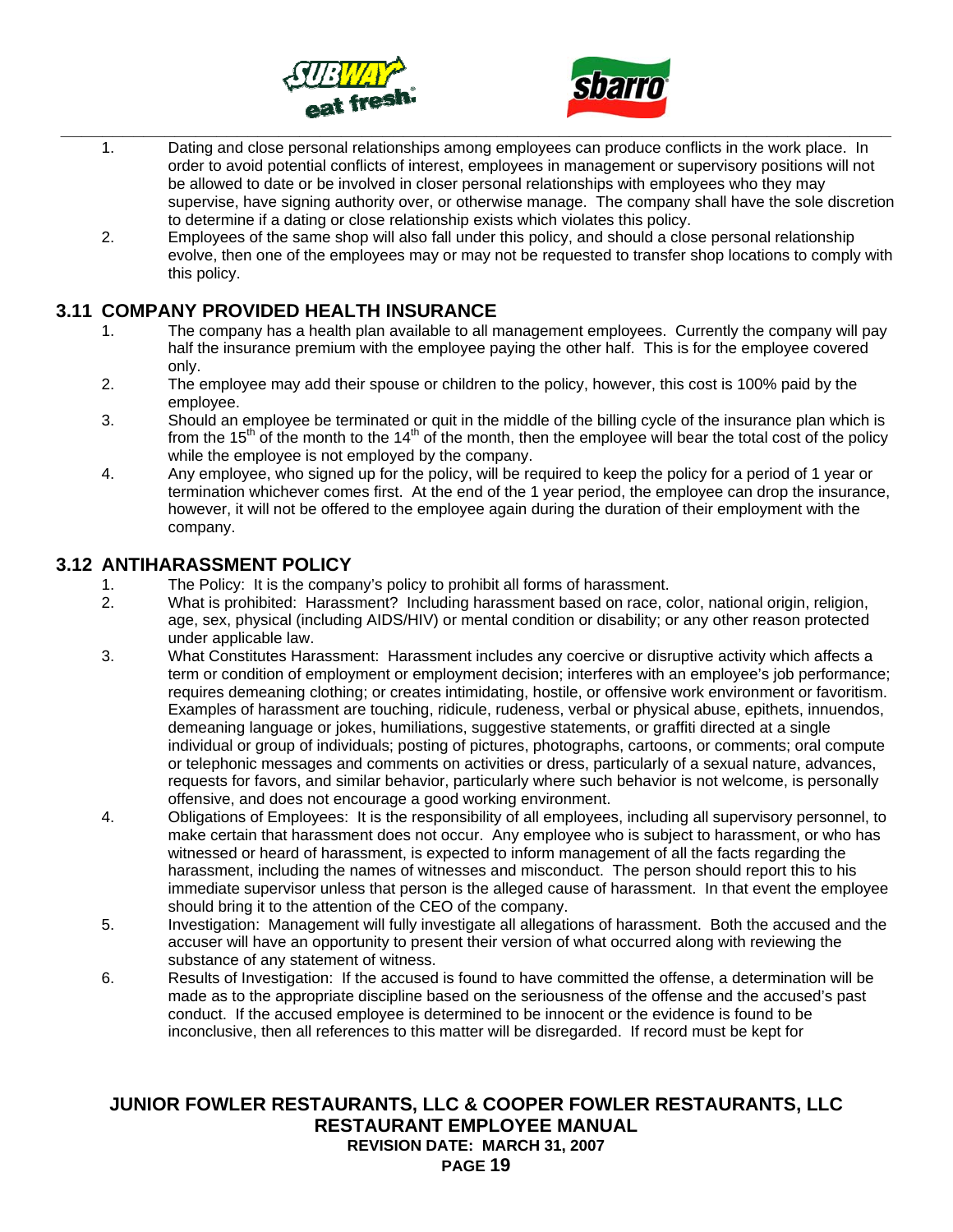



governmental reports, the reports will contain a notation of his innocence. All reports will be kept strictly confidential.

7. No Retaliation: Persons who file a complaint of harassment or act as witnesses in such an investigation shall be free from retaliation irrespective of the outcome of the investigation unless it is shown that such reports were made contrary to known facts and/or deliberate intent to unfairly harm the accused.

## **3.13 OFFICIAL PAY DAY**

- 1. The official payday will be 8 days after the ending of a pay period. It is possible that the checks will be ready before that date, however, they are guaranteed on the following Wednesday. Paychecks can be picked up between 2:00 p.m. and 5:00 p.m. on the official payday. If the checks are ready on an earlier day, then the same time period should be used to pick up you checks. This time period is required so that your manager can pay full attention to the customers during the rush periods. When picking up your check remember that the customer comes first, so you might have to wait a few minutes during this period. Paychecks are given to the employee only and not to a relative or friend. This is required, and you will be asked to sign the payroll sheet indicating that you have received your check and agree with the hours contained on the check.
- 2. **You should not call to see if the checks are early**. The management and employees on duty are busy preparing for customers and serving customers in our shops. Phone calls take them away from these tasks. It is best to come in and check, after you know the mail has run, or check on your next shift. We want everyone to receive their checks as soon as possible. Management can not be expected to, know will they, call every employee to let them know the checks are ready.
- 3. It is the responsibility of each employee to clock in and out during their shifts. Time will be calculated on exact minutes you are working. You should not clock in before your shift unless you are asked to by the manager and you should not clock out until you have checked with the manager on duty. When you clock out a slip will be printed that shows your time for the day. You may keep these time slips so you will know how many hours you have worked during the week.
- 4. Our company is in the process of starting a direct deposit program for our employees. You will be provided a stub indicating the amount of the net pay that is being deposited to your account. In 2006 this program will be optional, and providing our ability to fully integrate this program, we will make direct deposit manditory in 2008, which means that all employees will have to have a checking or savings account established in their name. We will process our payroll through Liberty Bank of Arkansas, and should you not have a banking relationship, please check with the office, and we will be able to get you a contact at Liberty to help you establish your account.

# **PROCEDURAL SECTION**

## **4.01 CHECK CASHING PROCEDURES**

- 1. **Checks are not accepted from anyone for any reason**. Customers should be asked for other methods of payment such as Visa, Mastercard or Discover Credit Cards (or bank cards containing these logo's) or cash.
- 2. We do not accept two party checks, payroll checks, counter checks (unpersonalized or without the account number of the bottom of the check), or government checks regardless of the person wanting to write the check.
- 3. *We do not cash checks for any employees*. If this policy is broken, and the check is returned unpaid by your bank, you will be subject to immediate prosecution by the State Attorney's office for violation of the hot check law in Arkansas

## **4.02 TRAVELERS CHEQUES**

1. We accept only United States issued American Express Travelers cheques. No travelers cheques from Canada or any other foreign country will be honored. All travelers checks must be approved by the management on duty.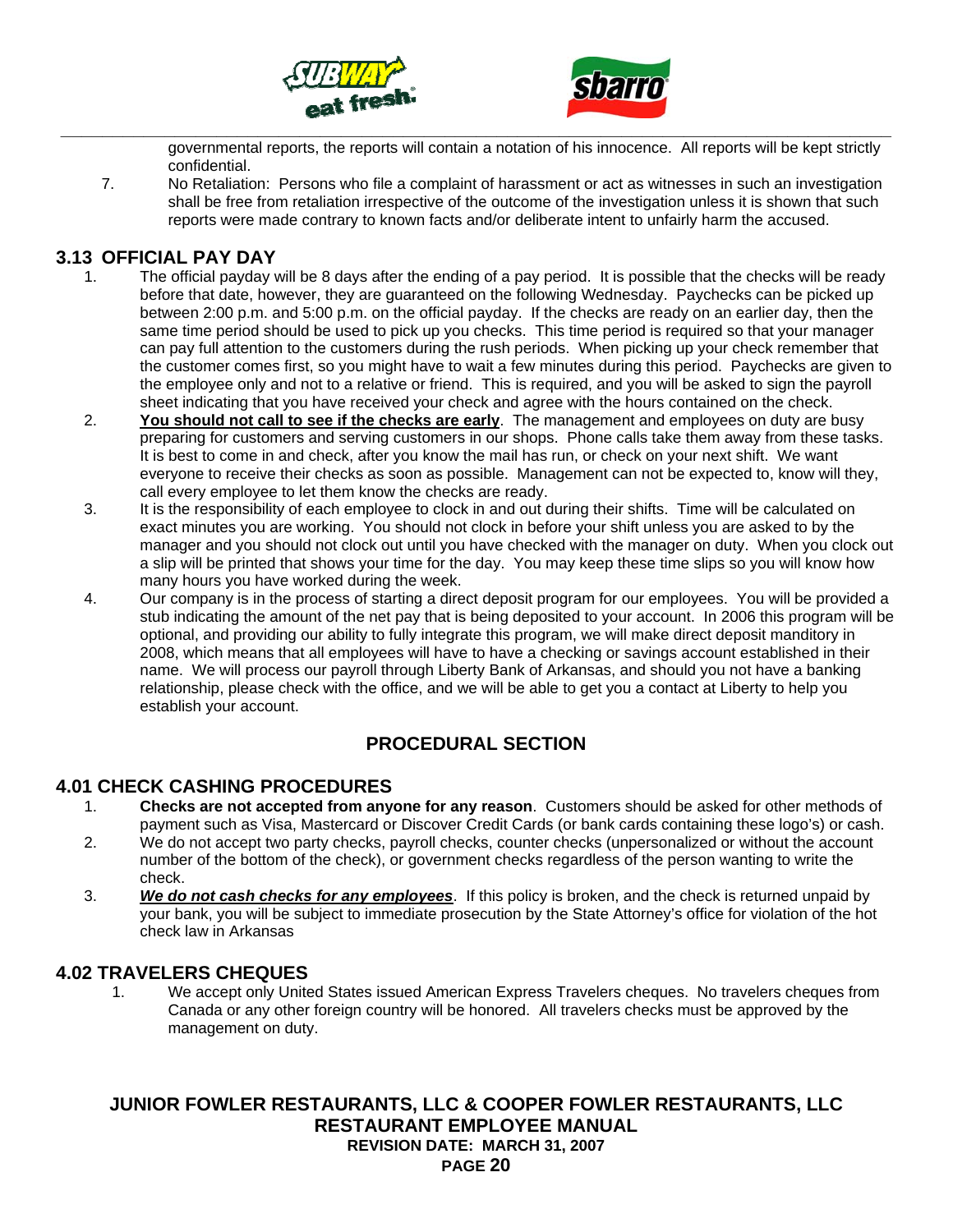



- 2. The bearer must sign the bottom of the cheque in the presence of the employee. Do not take travelers cheques that were not signed in your presence.
- 3. Compare the signature on the bottom of the cheque with the signature on the top of the cheque. The cheques are always pre-signed in the presence of a bank employee.
- 4. All travelers cheques are to be Okayed by the manager on duty, by placing their initials on the cheque.
- 5. At no time do we cash travelers cheques for any reason. We only accept these items for purchases, and change is then given for the difference. Maximum change for the cheque is \$5.00**. Never take a cheque for an amount of more than \$5 over the amount of purchase.**

## **4.03 CREDIT AND BANK CARD PURCHASES**

- 1. We accept credit cards in our locations. We accept MasterCard, VISA, and Discover/Novus cards. We do not accept American Express, Diners Club, or any other credit card. Bank Cards or Check cards should have one of the logos of these three brands in order for us to take the card.
- 2. Credit Card purchases are to be in the amount of the purchase only. We do not allow the customer to charge more that the purchase and receive cash back.
- 3. All credit cards are processed through the cash register.
- 4. The receipt printed on the terminal is given to the customer for their records. If the order is more than \$25 then the customer must sign the copy of the receipt for our files. Charges under \$25 do not require a signature. The employee should compare the signature to that on the card, if it is different, then you should ask for identification containing a photo and signature such as a driver's license. If the name, photo, or signature does not match, then we can not accept the card as payment.
- 5. If at any time you question the validity of a credit card sale, call the manager on duty to approve the sale.
- 6. **If the register can not give an authorization number for the sale, then we can not accept the card as payment.**

## **4.04 SUGGESTIVE SELLING**

- 1. Suggestive selling is a technique used to increase the total amount of money spent by the customer. It requires that you "suggest" that the customer purchase more than he originally intended to, thus making their meal experience more complete. Increased spending by the customer can take the form of additional products or higher-priced products. To suggest additional products, you might ask the following.
	- a. "What size drink would you like with your sandwich/.salad?"
	- b. "Can I make this a value meal for you today?"
	- c. Would you like any chips or a fresh baked cookie with this today?"
- 2. To suggest higher priced items, you might ask "would you like to make this a super sub today?" indicating that the customer might desire double meat. If the customer is having difficulty, suggest your favorite sub on your favorite type of bread.
- 3. How well you suggestive sell is measured by your factor. Factor is the average price of all sandwiches and salads sold by your shop. Factor can be calculated by taking the number of units and dividing this number into the net sales for the shift. By increasing the factor, you are increasing the profits of the company and allowing the company to provide more incentives to our employees, in the form of raises and other incentives.
- 4. You should never size up your customers as to what you think they may or may not purchase. Give the customer a feeling of warmth, and they will purchase your suggestions, and leave your shop with a fully satisfied experience. Since the customer pays our salaries, we should always be warm, friendly, and energetic in serving our "bosses". Failure to make the customer supreme will cause them to try an alternative meal on their next purchase and we will loose not only sales, but our most valued asset, the customer.

# **4.05 GREETING AND SELLING THE CUSTOMER**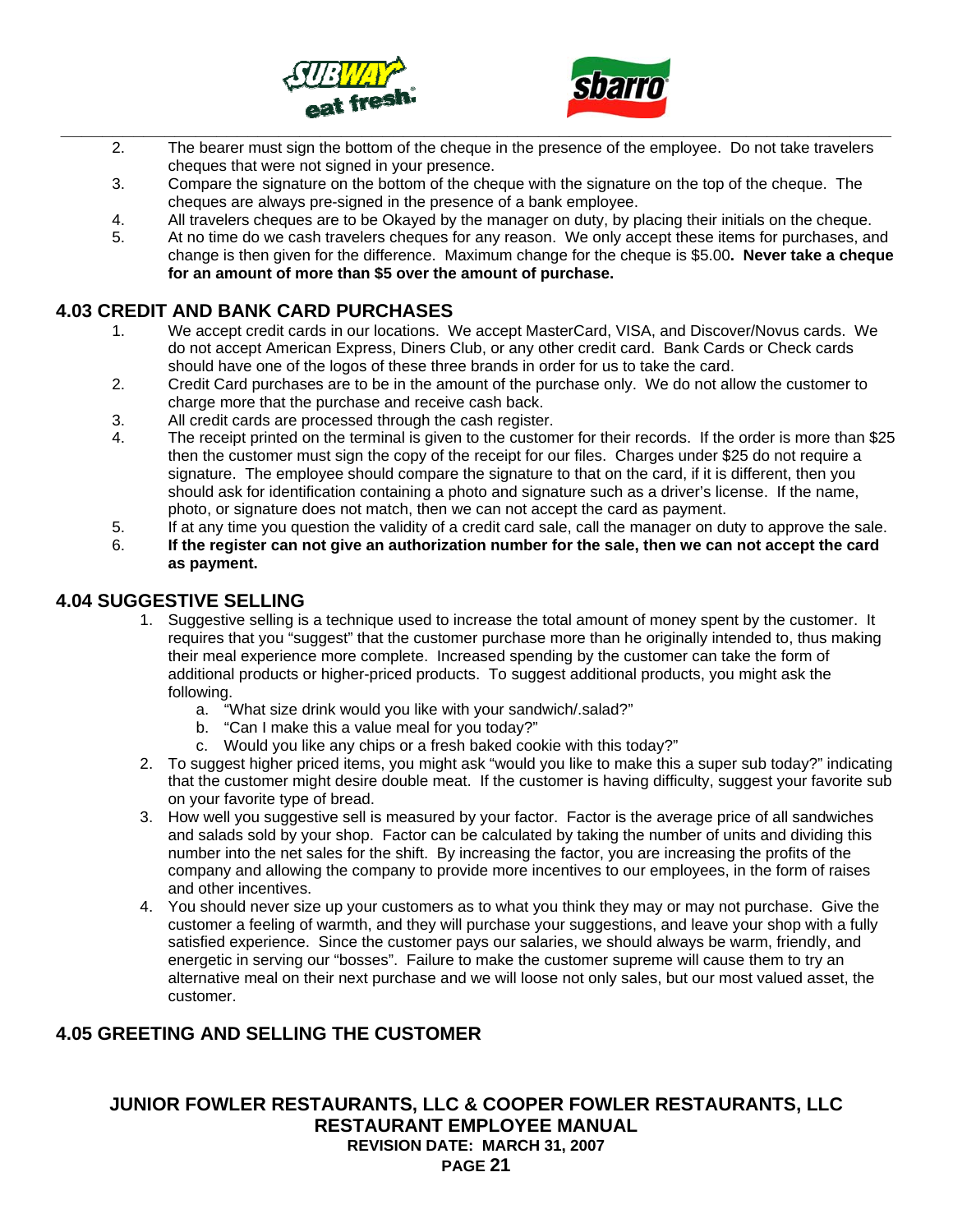



#### **\_\_\_\_\_\_\_\_\_\_\_\_\_\_\_\_\_\_\_\_\_\_\_\_\_\_\_\_\_\_\_\_\_\_\_\_\_\_\_\_\_\_\_\_\_\_\_\_\_\_\_\_\_\_\_\_\_\_\_\_\_\_\_\_\_\_\_\_\_\_\_\_\_\_\_\_\_\_\_\_**  SUBWAY

- 1. The single most important aspect of your job is to give excellent customer service. Serving the customer quickly is vital to this service. As soon as the customer enters the shop, acknowledge his presence with a "HI!!! I'll be right with you" or "Welcome to Subway". Lay your other work aside quickly, wash you hands, and prepare to make the order.
- 2. Always begin with a smile and friendly hello to let customers know that you're glad they chose to come to your shop. Say to them "May I Help You?" For new customers, take a moment to explain the menu and give them time to make their decision. For regular customers, be ready to suggest something different. Once the customer has named their choice of entree, you should ask if they want it to be a Super Sub, Salad, or Wrap, which means double meat.
- 3. The next question should be "That's with everything, right?" Which means all the fixings will be placed on their sandwich. This is a way that we can speed service.
- 4. Our customers expect us to prepare their sandwiches quickly and efficiently. Challenge yourself to improve your sandwich making speed. Ninety seconds is the optimum goal, but you might be able to prepare the sandwich faster with practice. Always display a sense of urgency to let the customers know that we think they are important.
- 5. When completing the sale, make sure that you use a great close on the sale. Thank the customer and invite them back again very soon. Repeat business increases your sales, increases the shops profitability, and allows the company to increase wages.
- 6. No customer is a "Bad" customer. When the typical grouch comes in, make it your sole purpose to put a smile on the customers face, thus winning a friend, and repeat customer.

#### SBARRO

1. The single most important aspect of your job is to give excellent customer service. Serving the customer quickly is vital to this service. As soon as the customer enters the shop, acknowledge his presence with a "HI!!! I'll be right with you" or "Welcome to Sbarro". Lay your other work aside quickly, wash you hands, and prepare to make the order.

2. Always begin with a smile and friendly hello to let customers know that you're glad they chose to come to your shop. Say to them "May I Help You?" For new customers, take a moment to explain the menu and give them time to make their decision. For regular customers, be ready to suggest something different. Once the customer has named their choice of entree, you should ask if they want it to be a Combo with their choice of Side and Drink?.

3. Ask the customer to proceed down the line so they can complete their order while you reheat their slice of pizza. This is a way that we can speed service.

4. Our customers expect us to prepare their orders quickly and efficiently. Challenge yourself to improve your service speed. Always display a sense of urgency to let the customers know that we think they are important.

5. When completing the sale, make sure that you use a great close on the sale. Thank the customer and invite them back again very soon. Repeat business increases your sales, increases the shops profitability, and allows the company to increase wages.

6. No customer is a "Bad" customer. When the typical grouch comes in, make it your sole purpose to put a smile on the customers face, thus winning a friend, and repeat customer.

## **4.06 OVER-RINGS AND SALES ADJUSTMENTS**

1. All sales adjustments and over rings are to be treated as a sale by the employee. They should be totaled out, the explanation written on the receipt as to why it should be adjusted, and placed in the register for the manager to correct. Employees should not be adjusting their own transactions. The customer should not be placed in a situation where they have to wait for us to figure out how to correct a mistake. Simply total out the ticket, and re-ring the sale up. You should save the original ticket so that it can be corrected and your drawer will not check up short.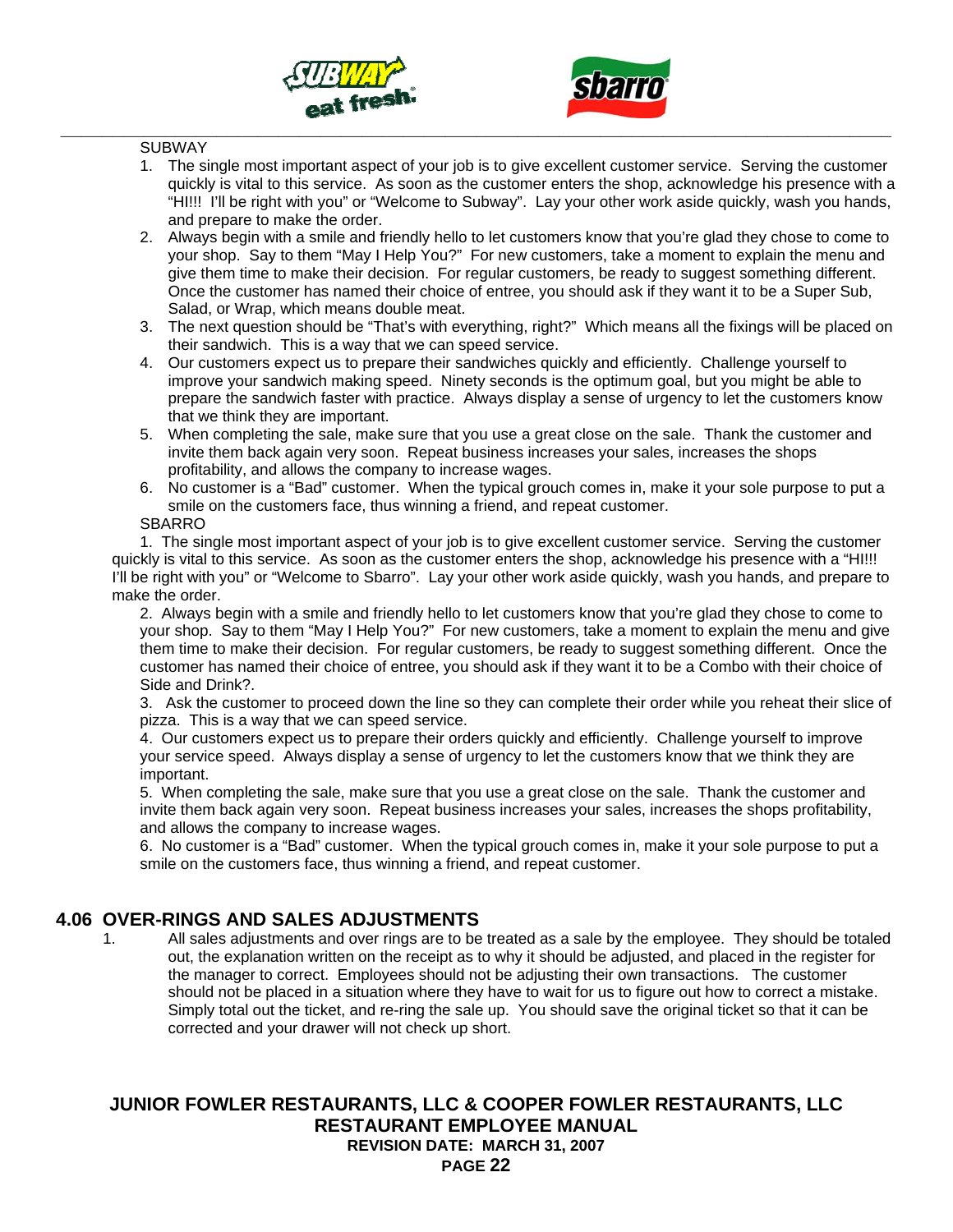



- 2. When a mistake occurs that you can not correct, make sure to save the original ticket, and a copy of the corrected ticket. These must be attached to the correction when submitted tot the office.
- 3. The employee should sign the ticket in error, and place it in the drawer. The manager will then make the necessary corrections.
- 4. Errors which are not handled correctly will cause your cash not to balance, and a shortage will occur. Cash is balanced at every shift, and shortages are held accountable by shift. If a shift is short is possible that the company will hold the shift responsible, and payroll deductions will occur. This is why is so important that mistakes on the register be handled properly. Repeated shortages are treated as theft by the company and reported to the proper authorities, and the company prosecutes for all theft.

# **OTHER SECTION**

## **5.01 SECURITY**

- 1. There should be no more that \$200 in bills in the register at any time. The excess over this amount should be placed in the safe and entered into the register as a cash drop. The register will warn you should there be to much cash in the drawer at any given time. When this warning appears, do a cash drop quickly, so you can serve the customer as quickly as possible.
- 2. Bank deposits are required daily, when the banks are open. These deposits must be made before 12:00 noon. By mare that the money is in the bank by 10:00 a.m., you will be available for your customers.
- 3. The back door should be locked at all times. Delivery persons must check in through the front door.
- 4. There should be an employee in full view of the lobby area at all times. At night, the employees should be aware of all activities around the shop.
- 5. Since we schedule to customer demand, there may be times that you may have to work in the shop alone. If this is the case, you should be familiar with the panic buttons tied to your security system, and use it when you are threatened. Your safety and security is a top concern of the company.

## **5.02 SAFETY SECTION**

- 1. Horseplay is prohibited
- 2. Jewelry is kept at a minimum and is not worn in the prep area because it can be lost in food or torn off by the equipment.
- 3. Insurance requirements require that no one is behind the counter or in the back areas of the shop unless you are working.
- 4. Clean up spills as quickly as possible.
- 5. Never overload yourself, get help with heavy objects.
- 6. Never leave burning cigarettes or cigars in the designated smoking area.
- 7. Immediately report any faulty equipment to the manager.
- 8. Keep all electrical cords off the floor and check all equipment for frayed or damaged cords.
- 9. Know the location of fire extinguishers and how they work
- 10. Know the location of the first aid kit
- 11. Oven and grill cleaner is over cleaner only. Do not use for anything else. Know the first aid for oven and grill cleaner injuries before use, and should any get on you, call for help immediately.
- 12. Know the Heimlich Hug procedure for choking.
- 13. Immediately report all injuries to management after their occurrence. By failing to report injuries of any type could void your eligibility for workers compensation or other insurance coverage for which you might be eligible.

## **5.03 PROBLEM RESOLUTION**

1. Our company uses a strict order for reporting problems you may experience in your shop. The correct order to report a situation or problem will be to contact your shop manager. Should the shop manager not